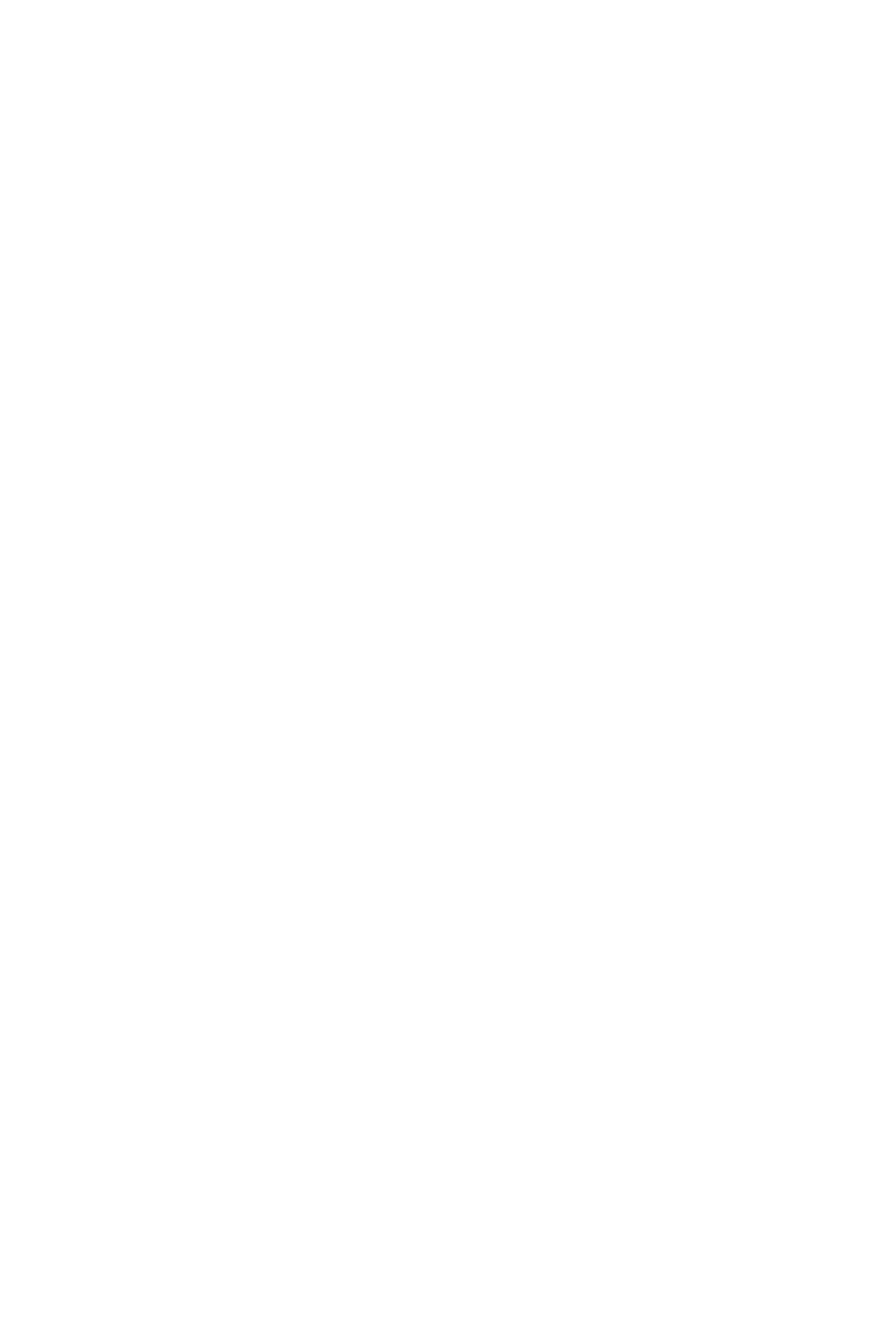# **Swiss and (Anglo)-Dutch Multinationals and Organisational Change in the Era of Total War 1**

*Takafumi Kurosawa and Ben Wubs*

# **Introduction**

It has been suggested that the two world wars were a part of the cause of the decentralised corporate structure of European multinationals and that companies in the neutral states (the Netherlands, Sweden and Switzerland) enhanced their international competitive advantage.<sup>1</sup> However, research into multinational companies, based in neutral states, that might have capitalised on the war to gain a competitive edge is still scarce. Considering the tendency of European companies to demonstrate adaptation to the local market and to manifest a more decentralised structure than their American counterparts, an in-depth analysis of the impact of the two world wars on European corporate structure, together with the exogenous condition of the division into small national markets, has yet to be made.

This chapter aims to explore organisational change as a result of political and security risks of four major European multinationals—Roche (pharmaceuticals), Nestlé (food), Unilever (non-mineral oil, fats, food and soap), and Philips (incandescent lamps, electronics)—originating partly or wholly from two relatively small neutral countries at the time, namely Switzerland and the Netherlands, Both countries had highly developed, open economies with a high density of multinational enterprises. The chapter is based on four company archives, government archives, research results of the Independent Commission of Experts (ICE),<sup>2</sup> as well as corporate histories of the four companies. It addresses the following questions: how did both wars and nationalistic economic policy affect the organisational structures of these four multinationals, and to what extent did these organisational changes have elements of duration and continuity?

Despite their worldwide presence, the Swiss companies have not been studied much, even in Switzerland, compared to companies in other neutral states. It was as late as the mid-1990s that the study of the period from the 1930s to 1945 intensified in response to the international debate; the result was the establishment of ICE, and yet still relatively few research works are based on a business historical perspective.<sup>3</sup> The studies that do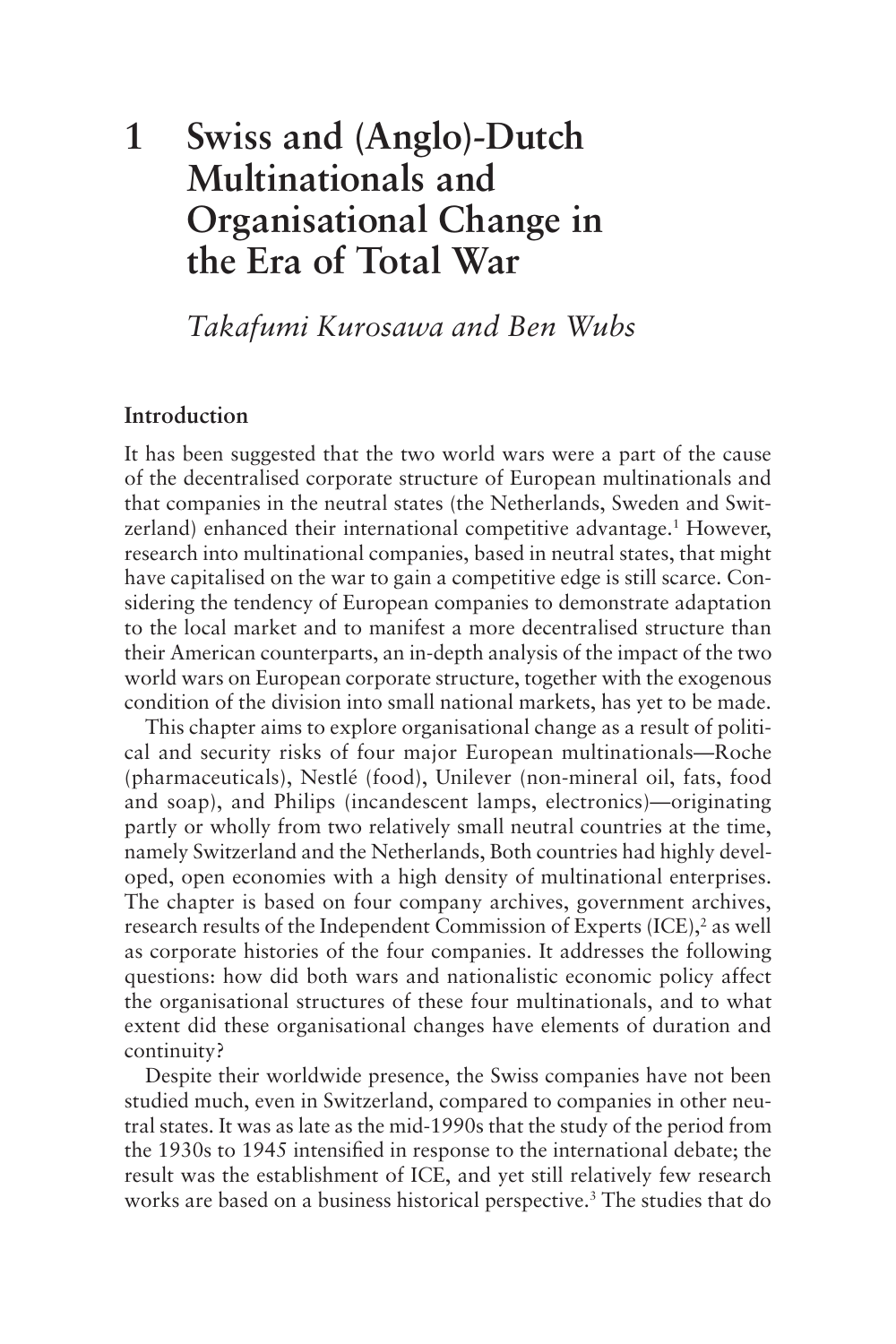exist are hardly known outside Switzerland, and the amount of research on international comparisons is far from sufficient.4 With regard to the Netherlands, Ben Wubs explored the case of Unilever, but the scope is mostly limited to analysing the UK, and German-dominated continental Europe.<sup>5</sup> Ivo Blanken published a study of Philips during the German occupation, but this research focusses particularly on the occupied Netherlands.<sup>6</sup> Although the four companies studied here showed similar organisational responses, a closer look shows that political circumstances between Dutch, Swiss and Anglo-Dutch companies differed greatly. The moment when managements decided to reorganise the companies in response to political risk also differed. Sometimes several exogenous pressures played a role at the same time. Generally, increased levels of taxation are key to understanding organisational change during the interwar period. Economic nationalism, and the threat of war and military occupation forced companies to take even more extreme measures. The four case studies focus particularly on the following significant themes: localisation (adaption to national circumstances), decentralisation, taxation, the formation of holding companies, twin corporate structures and geographical relocation of the businesses.

# **F. Hoffman La Roche in the Border City: From Foundation to the First World War**

F. Hoffmann-La Roche & Co. was established in 1896 in Basel, a city at the junction of Swiss, German and French borders, a geopolitical fact which gave the company an international character from the beginning. German Patent Law called for the domestic exercise of a patent within three years of approval; this prompted Roche, since its founding, to locate its main plant in the nearby village Grenzach on the German side of the border. The company relocated successively most of its R&D function, sales organisation and patent management operation there by 1910.<sup>7</sup> It also started exporting its product and establishing its export agencies in each country and, from the early 20th century, it also increased the number of local subsidiaries and pursued localisation of packaging and legal compliance. It started, before its competitors, highly personal sales activities in each market by using medical representatives. With its subsidiaries and agencies in 35 countries, it had become Europe's second largest pharmaceutical enterprise next to IG Farben by 1929.<sup>8</sup>

For a company with such multinational characteristics, the First World War dealt it an unexpected major blow. The Swiss-German border was closed, the traffic between its biggest manufacturing base, Grenzach, and the headquarters was made difficult, and the supply of intermediate materials from Germany to Switzerland was disrupted. Since the company had its largest plant in Germany and a French name (after its founder), it was exposed to boycotts and the risk of blacklisting. Its French subsidiary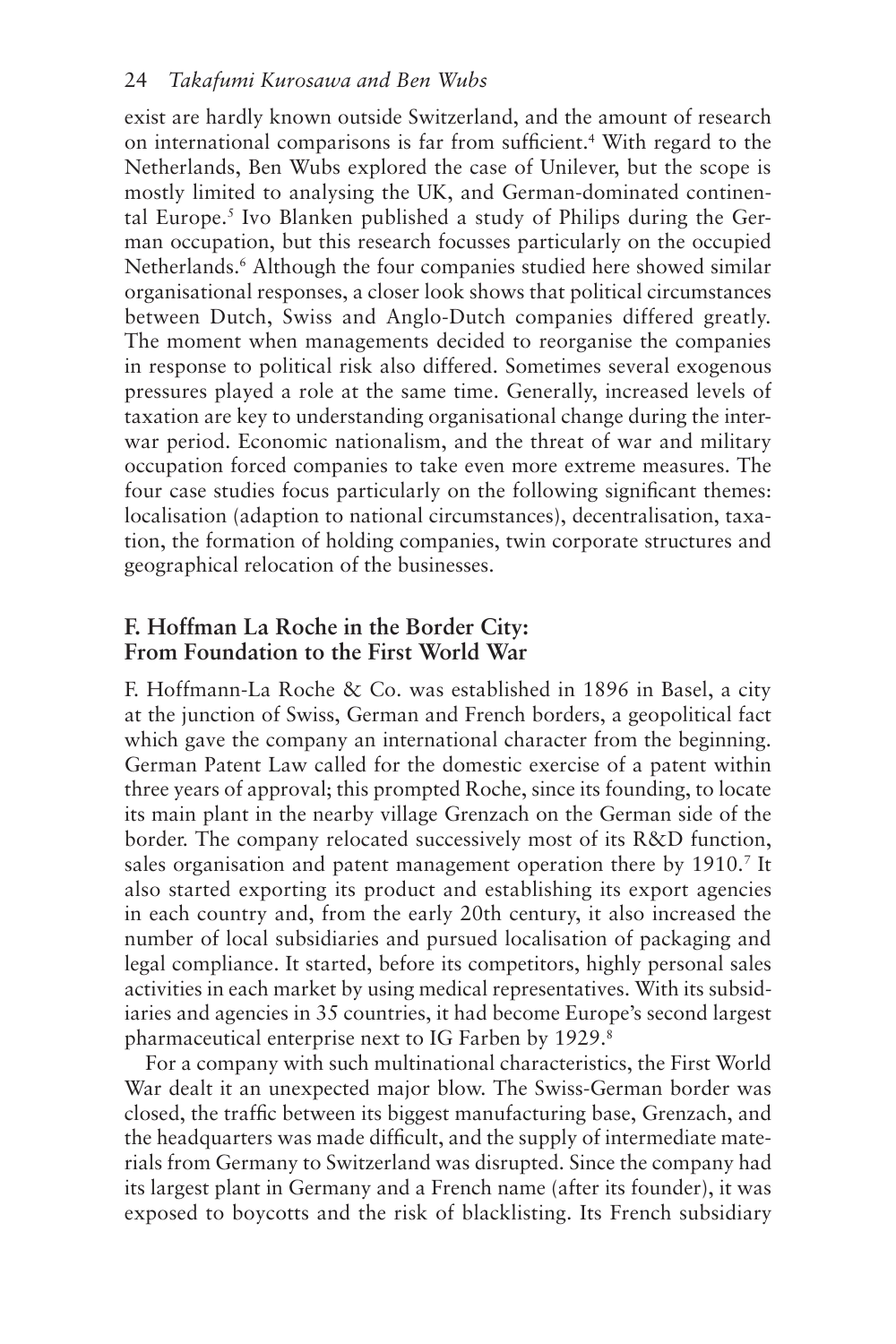tried to break through this deadlock by advertising its support of France. However, in July 1915, Emil C. Barrell, the then manager of the Grenzach plant in Germany and a future president of Roche, was detained and placed under house arrest in Berlin for the rest of the war, thereby undermining the company.<sup>9</sup>

Under these circumstances, Roche expanded its main factory at its Basel headquarters in Switzerland, renamed its subsidiaries, and kept a low profile in advertising. The German plant was restructured and given an independent corporate status—Chemische Werke Grenzach AG (Cewega)—in early 1916, under which Suddeutsch Diskont Gesellschaft became its shareholder, with an agreement that the shares would be bought back after the conclusion of a peace.10 The existing plant management led by the Swiss was maintained, but most of the members on the auditing committee and the board of directors were replaced with Germans, and the employees were reshuffled between the Basel headquarters and the German production base, according to their nationalities. It was an attempt to pursue localisation and dilute its Swiss character.<sup>11</sup>

The company faced bankruptcy in 1919 because of difficulties during the First World War and the collapse of its foreign-currency asset value in the immediate post-war period. It was reorganised as F. Hoffmann-La Roche  $\&$  Co. AG.<sup>12</sup> In the following year, after the demise of Fritz Hoffmann, the company founder, Barell returned from Germany to assume the presidency. Likewise, in 1921, the US subsidiary experienced financial difficulties, but Barell managed to steer through these by a drastic reduction in headcount, consolidated his authority by dispelling veteran and family board members and instated corporate governance under professional management.<sup>13</sup>

The company's penetration into the US market had begun with the establishment of a sales agency in 1895 and moved into higher gear with the founding of a subsidiary in 1905.14 Following the crisis directly after the First World War, its US subsidiary made a staggering recovery in revenue under President Elmer H. Bobst, an American, surpassing the performance of the German subsidiary in 1926, and that of the Basel headquarters in 1929. After 1921, it kicked off a fully fledged local production unit, and relocated the production base from New York to Nutley, New Jersey, in 1929.15

# **Conversion to a Twin Corporation, Great Depression and Readiness for Another General War**

The pre-war international economic order did not return after the end of the First World War and multinational companies were forced to adapt themselves to the new situation, which could be characterised by a heightened tone of retribution, mutual distrust and economic nationalism. National tax authorities started targeting the profits attributable to the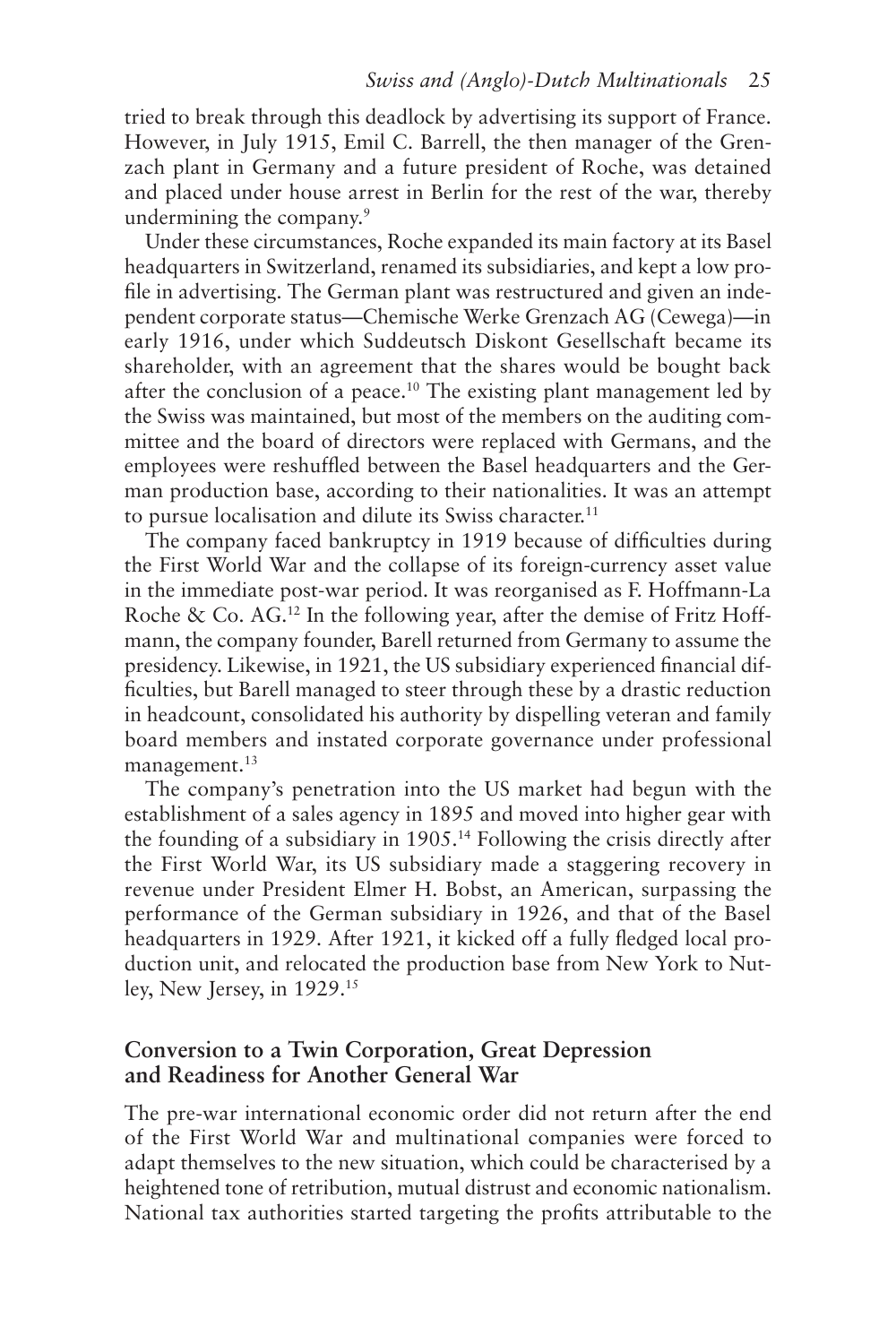#### 26 *Takafumi Kurosawa and Ben Wubs*

in-country operations of foreign-domiciled companies, and increasingly prioritised their homegrown enterprises through economic policies such as the protection of intellectual property rights. In addition, wartime disruption of transport and communication, seizure and boycott of foreign firms were still fresh memories. These factors had noticeable impact on corporate governance and corporate organisational structures.16

One of the countermeasures taken by multinationals in such an environment was to reorganise their headquarters as a holding company. At Roche, the headquarters in Basel had directly owned the shares of its foreign subsidiaries but, after 1927, the shares were gradually transferred to a holding company called Sapac, which was established in Lichtenstein.17 At that time, a Sapac share was deemed identical to a Roche share, and the Roche shareholders were assigned a Sapac share for every Roche share they owned. The two companies' shares were deemed inseparable. Roche shareholders received the dividend from both companies, but the Sapac shares were set aside and managed by trust businesses, so that the possibility of direct disposal of shares by Roche shareholders was excluded. The Roche group businesses were now reorganised as identical twins, taking a unique form, with each independent of the other, with no capital ties but sharing the same shareholder composition by their articles of incorporation. This double corporate form was intended to avoid the risk of seizure of foreign subsidiaries, tax claims on the parent company, blacklisting due to filiation, while maintaining integrity as a single corporate entity and ensuring equitable distribution of the group's profit to their shareholders.18

In March 1938, when Nazi Germany annexed Austria, Roche relocated Sapac to the Republic of Panama, away from Liechtenstein which now bordered the Third Reich. At the end of the same year, President Barell came back from the US and asserted that their business focus should be on the 'West', namely the Anglo-American world and Latin America. He made a decision to scale back the expansion plan of the research institute in Basel and to reallocate the resources to the UK and the US.19

The favourable setting of Panama can be seen in light of the fact that Nestlé had also chosen to set up its holding company there. Located at a geopolitically convenient setting between two oceans and two continents, it was not only far away from the warring states of Europe but, for a Latin American country, it also enjoyed a favourable political environment and an excellent economic infrastructure. It was virtually an American colony, with US sovereignty over the Canal Zone, and almost owing its independence to the interests of American capital.<sup>20</sup> During the Second World War, its political situation became temporarily destabilised, starting with the declaration of war against the Axis, and the advent of a shortlived, anti-American government. Nevertheless, Panama stayed within the American sphere of influence, both militarily and economically. Its company law and taxation system were extremely favourable to foreign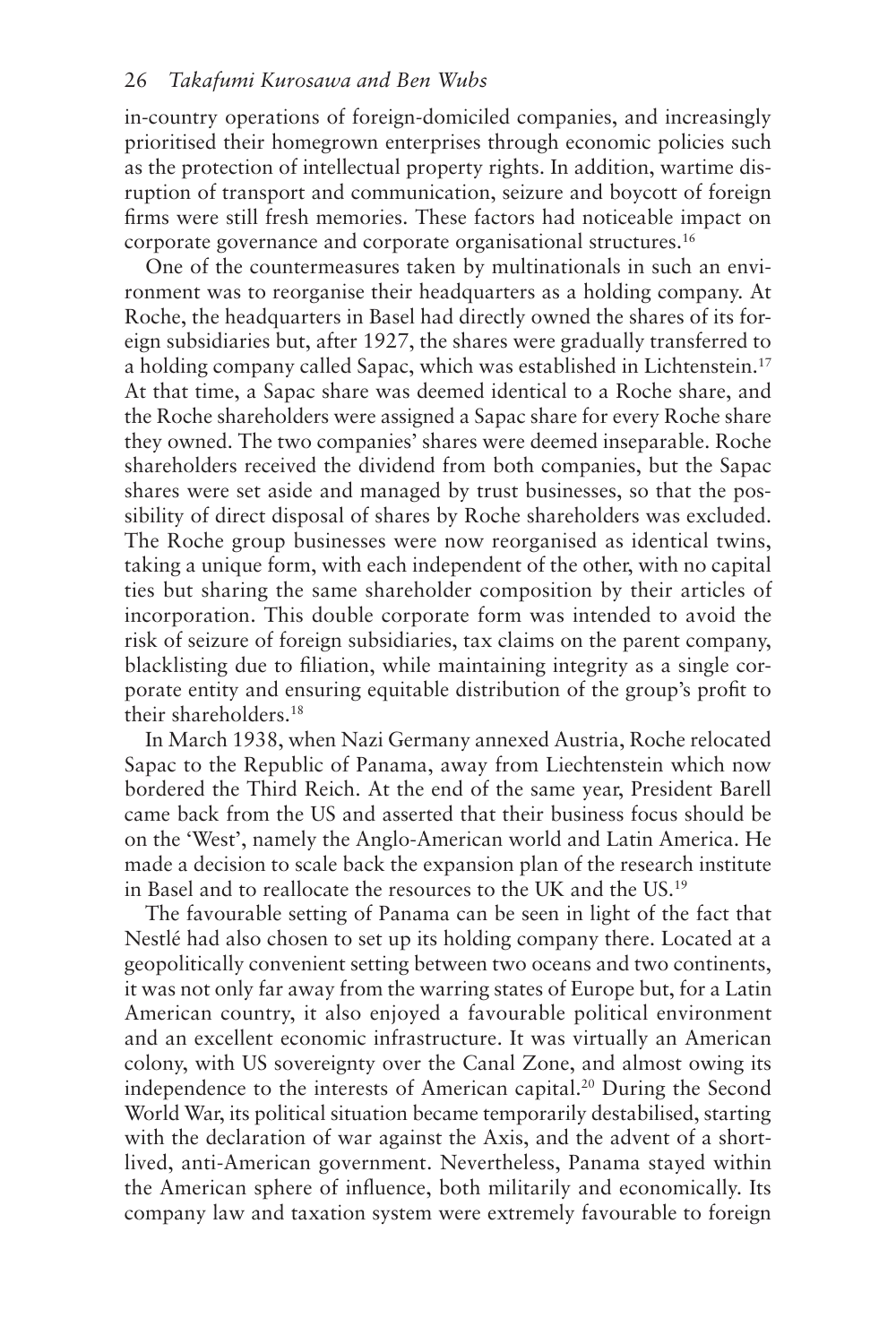holding companies, thus offering an ideal safe haven for companies originating in Switzerland, which, unlike the UK, France, Belgium and the Netherlands, lacked overseas colonies.<sup>21</sup>

# **Flight of President Barell to the US and the De Facto Double Headquarters System**

On 15th September 1939, a fortnight after the outbreak of the Second World War, the Roche board, assuming a German invasion of Switzerland and the need to plan for contingencies, adopted a resolution to relocate its headquarters.22 At the same time, letters of resignation by all board members were entrusted to legal counsel, and a document for invalidating board members' signatures was prepared, in readiness against aggression by the occupation forces. Barell insisted on relocating the headquarters to the US, but the other members objected to his proposal. Thus a relocation only to Lausanne was decided on for the time being, after which business operations were still carried out in Basel.23 During the eight months of the Phony War, the board remained alert, but the situation drastically changed with the outbreak of war on the Western Front. On the eve of the collapse of the French army on 21st May 1940, Barell travelled to Genoa, and further to New York, accompanied by his family.<sup>24</sup> After Barell had left the country, business operations on the European continent were executed by a daily conference of the executive members that remained in Basel. Important decisions were made in the weekly board meetings at the consent of Brugger (a board member of Basler Handelsbank), as Barell's proxy. Barell found himself a base in the US subsidiary in Nutley, then his own office in New York, and kept in close communication with Basel via post, telegram and telephone, and stayed on top of the whole group. Most of the subsidiaries and agencies in the Allies' sphere of influence came under the supervision of Nutley, and a number of managers and researchers were transferred to the US from the autumn of 1940 to the following year. This way, Roche gradually transformed into a double headquarters system in order to cope with the division of markets into a western sphere and a Nazi-dominated sphere.

Most of the pharmaceuticals products had been produced in the US since the early 1920s, but the R&D function was also beefed up during the war to give the US subsidiary the position of the largest research base of the group. Roche grew to be the biggest vitamin provider to the Allies during the war, and started production of penicillin in 1943 at the request by the US Administration. The staffing level at the US subsidiary went up from 669 in 1940 to 2,000 in 1943, surpassing that of the Basel headquarters that grew from 800 to 1,200 during the same period.<sup>25</sup> In 1935, revenues of the Swiss market, the US subsidiary and the German subsidiary each represented a little under 20 percent of total group revenue. But, between 1935 and 1943, the revenue from the US subsidiary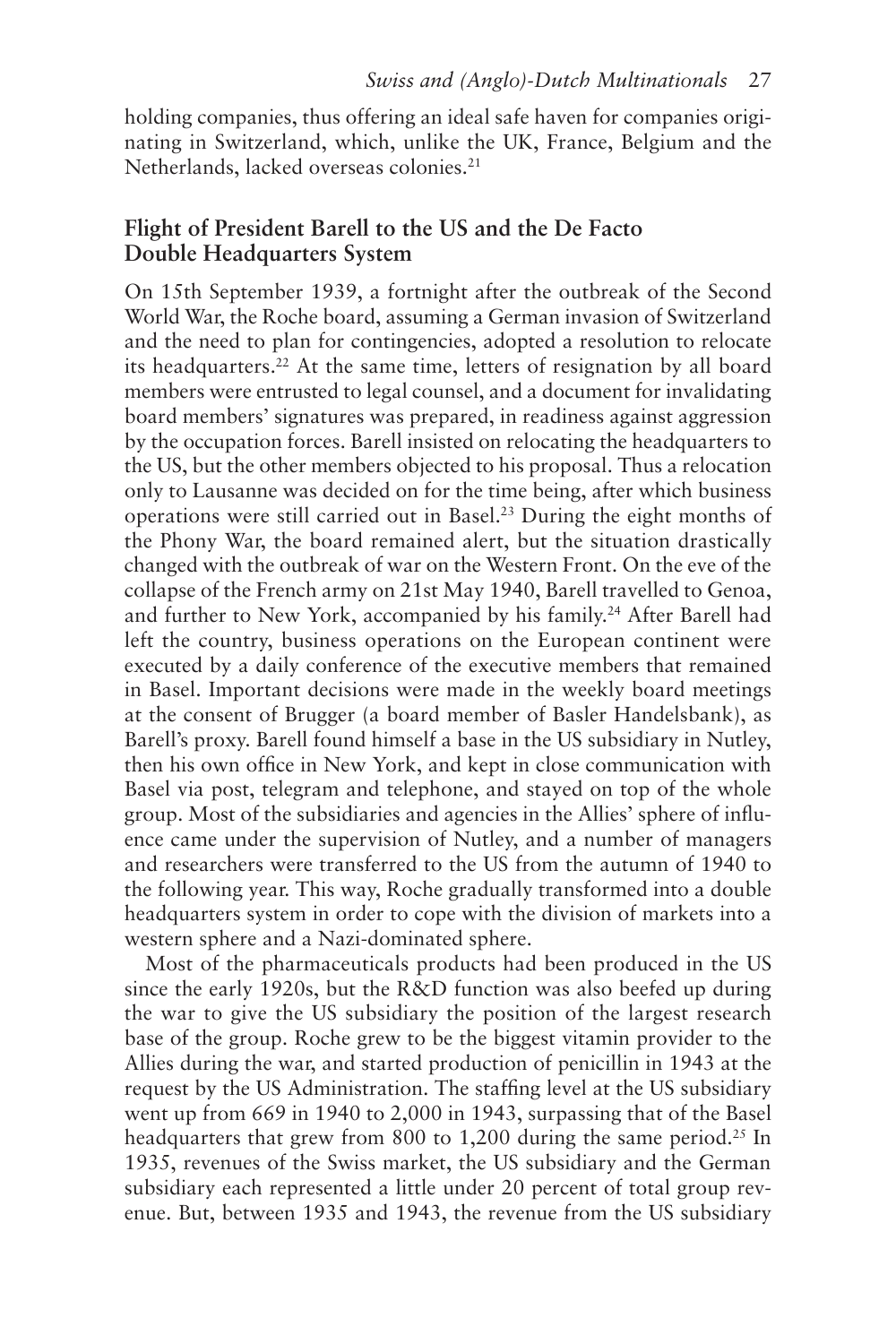grew 17 times to the point where it represented half of the group's entire revenue.26

The double headquarters organisation developed without a formal restructuring having taken place and under conditions of rapid expansion in the nature of business; as a result, the corporate governance of Roche was destabilised. Bobst, general director of the US subsidiary, who had been manoeuvring for independence during the interwar period, attempted to list the subsidiary on the New York Stock Exchange. The board members of the Basel headquarters opposed this move, feeling apprehensive of a possible breakup of the group. The Financial Director, Fuchs, ran the risk of travelling to the US twice during the war to block this movement, and claimed that Bobst's authority should be restricted to production and sales within the US. This dispute was finally settled in Fuchs' favour with the resignation of Bobst.<sup>27</sup>

In Europe, on the other hand, the Berlin subsidiary enjoyed increasing sales thanks to exports to Germany and German-occupied areas and to the military demand, when two officers started to act arbitrarily on their own authority. In 1941, they attempted to take control of the subsidiaries in the areas under German control. However, the general manager of the Grenzach plant stood by the Swiss headquarters. The removal of the two German directors also helped Roche to survive this crisis.28

#### **Reintegration With the Swiss Headquarters After the War**

Roche built its double headquarters system during the war, on the existing twin corporate organisation, but it made an about-face in the postwar period and worked toward strengthening the centripetal force of the Swiss headquarters and reintegrating the organisation. At the beginning of 1946, Barrell returned to Basel. In June, a board meeting was convened with the attendance of the presidents of all the foreign subsidiaries in addition to the board members of the headquarters, where decisions on the re-centralisation of the group, and the streamlining of duplicated functions and the organisation was made. As a consequence, the R&D function was integrated at Basel, and at Welwyn Garden City in the UK and Nutley in the US, with increased mutual ties between them. On the other hand, a policy was set for each subsidiary to work independently for market-specific items, such as clinical trials. During the war, the Latin American subsidiaries under control of the US subsidiary, and the sales channels outside Europe, had been consolidated under Sapac. Immediately after the war, another hub was founded in Montevideo, the capital of Uruguay, to avoid intensification of taxation by the US government on overseas holding companies, which had their main income source from the business in the US. The group's account settlement organisation was set up in Montevideo, where an executive commercial manager at the Roche headquarters was stationed to oversee the operation. This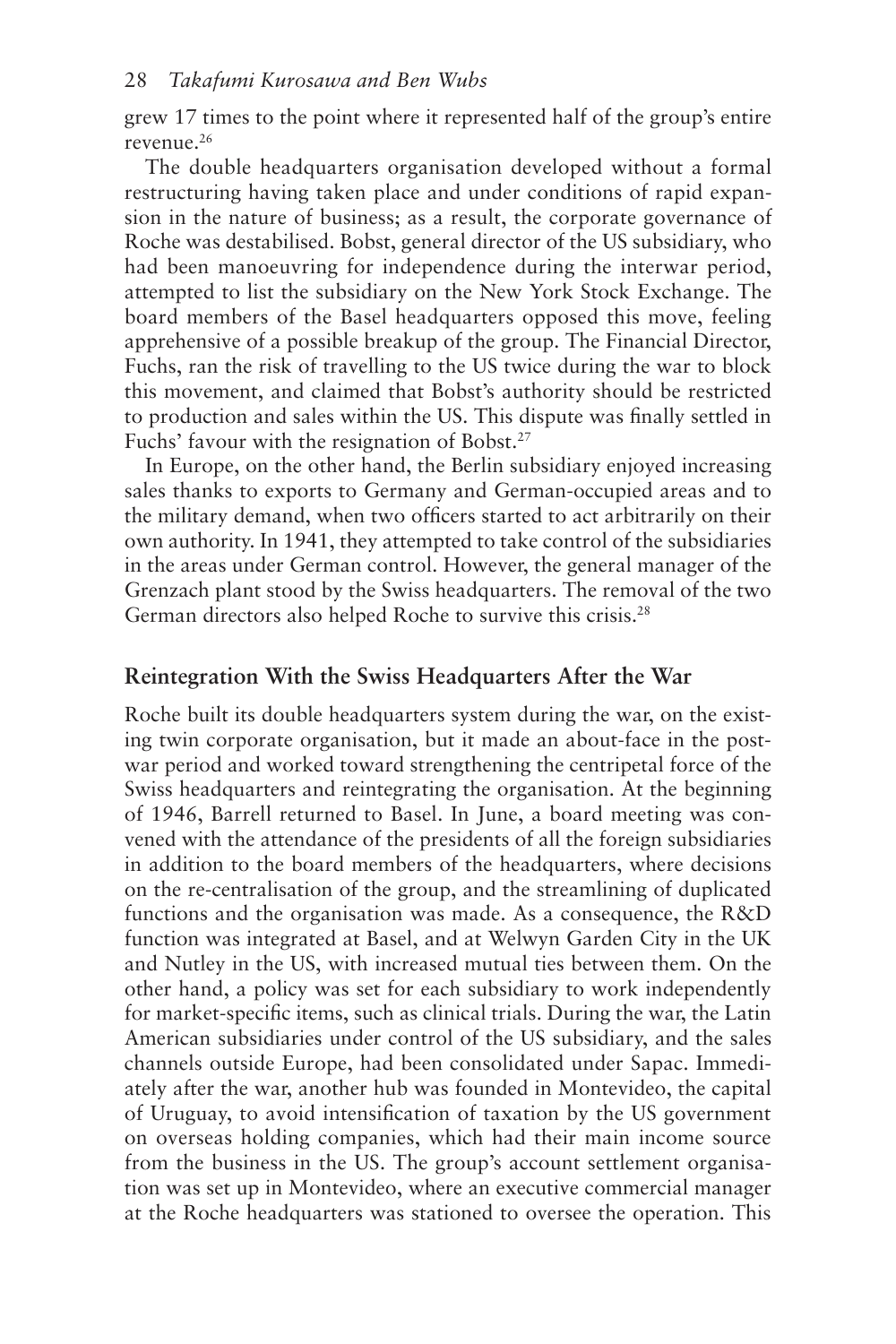measure made the structure of the group even more complicated, but Sapac remained in Panama until it was relocated to Canada in 1962.<sup>29</sup> In this way, the post-war period saw the reorganisation of Roche's global organisation and integration, but against the backdrop of the Cold War, the twin structure of Roche and Sapac was retained until 1989, when it renamed itself Roche Holding AG.30

For Roche, whose non-European market sales to its overall turnover had been merely at a 20 percent level before the war, the Second World War served as an important impetus for it to transform itself from a multinational firm based in Europe to a global multinational in the true sense of the word. The company managed to tide itself over (from the risk of a divided world market) through its twin corporate structure introduced in the pre-war period, and by the de facto double headquarters system it had established after the outbreak of war. Although its inclination toward the US market had put it on the verge of being broken up, it managed to sustain itself. While extending the R&D and sales organisation in the US, it managed to retain its identity as a multinational corporation by reintegrating the headquarters function at Basel in conservative Switzerland, albeit in a city bordering three countries, and at the same time by preserving the corporate culture that is sometimes described as family-based. This prompted the company to grow as a multinational that reflected the European market environment with its variety of sovereign states, by capitalising on its strength in marketing to cater closely for the uniqueness of each national market, whereas many American multinationals thrived on the potential for product innovation and competition offered by the size of the US domestic market.

# **Nestlé and Anglo-Swiss Condensed Milk Company, Ltd.**

Nestlé was already a global multinational food company on the eve of the Second World War, having 22 subsidiaries in different countries, producing at 105 production bases in Europe, the Americas, Australia and Japan.<sup>31</sup> The history of Nestlé dates back to 1866, when two companies were founded. In this year, Charles Page, an American consul in Zurich, set up Anglo-Swiss Condensed Milk Co., a joint-stock company in Cham near Zurich, together with his brother, to start producing condensed milk. In the same year, in Vevey, on Lake Leman, Henri Nestlé, from Frankfurt am Main, started selling infant formula products under the name of Farine Lactée Henri Nestlé. After nine years, in 1875, Henri's business was sold to a group of local entrepreneurs, but the company continued to bear his name. These two dairy producers, in the eastern and western Switzerland, penetrated into each other's product areas through fierce competition before merging in 1905 as Nestlé and Anglo-Swiss Condensed Milk Co. (hereinafter called Nestlé).32

For 17 years between 1905 and 1922, Nestlé remained a single corporation with a multiple headquarters organisation.<sup>33</sup> At the headquarters in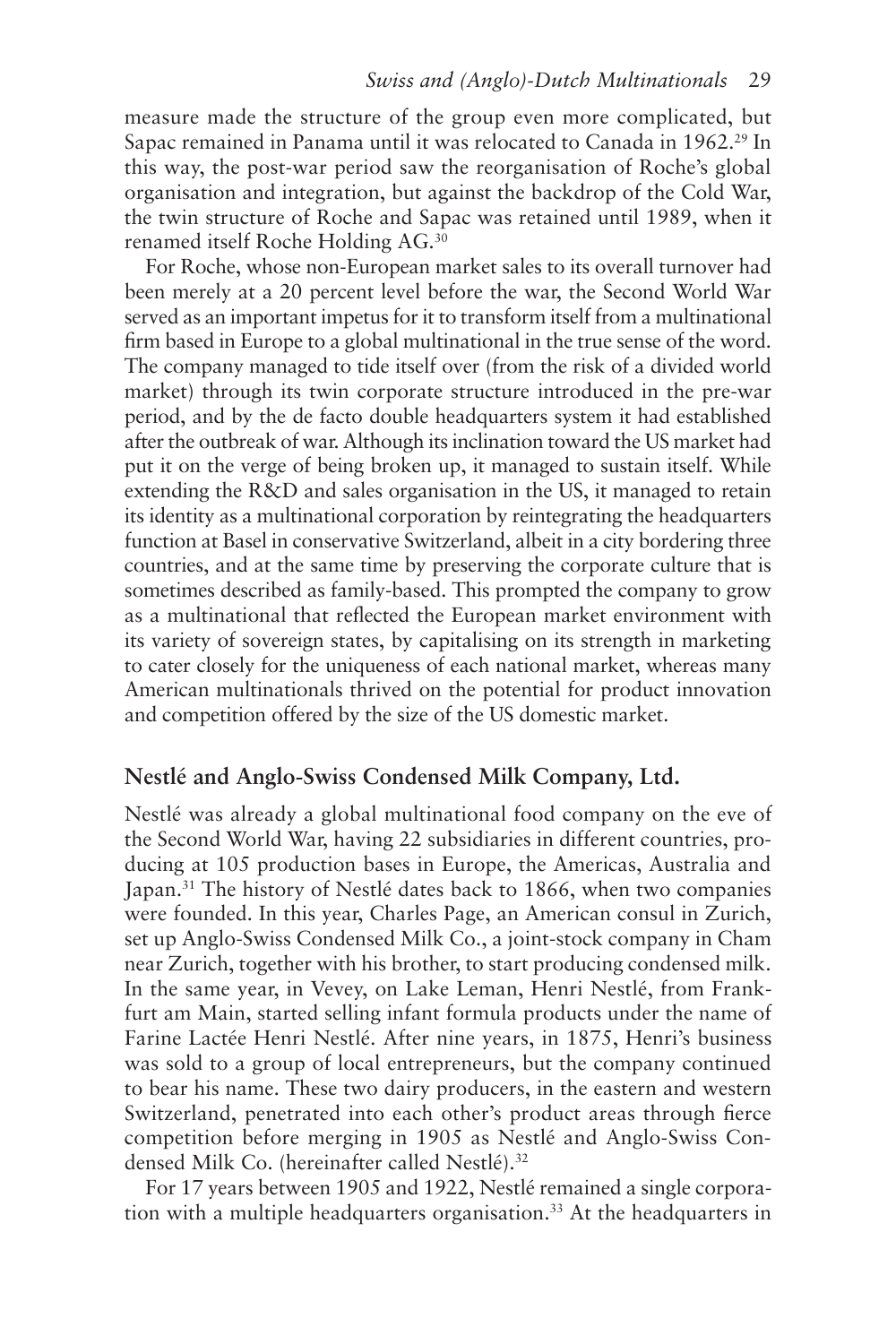Cham in the German-speaking area, the directors from the former Anglo-Swiss took charge of accounting, legal affairs, insurance and tax affairs, technology and manufacturing, logistics and sales in the German-speaking area. In the French-speaking area at Vevey, the executives from the former Nestlé were responsible for the sales in non-German-speaking areas in continental Europe, and the manufacturing at four plants in France and Switzerland. London, home to the sales base of both companies, had become a third headquarters that oversaw the UK and overseas businesses other than in North America. Nestlé's business management organisation was a minimal consolidation of the two companies' businesses organised by product and by strengths and weaknesses of each market, and thus was far from a unified management. The officers still comprised family members or relatives of the founders from the end of 19th century.<sup>34</sup>

# **Expansion During the First War, Post-War Management Crisis, and Unification of the Headquarters Organisation**

The decisive element in enhancing Nestlé's multinational characteristics was the outbreak of the First World War in 1914.35 Thanks to war-driven military orders and the industrialisation of foodstuff associated with the war, the demand for portable and long-lasting condensed milk and powder milk surged.36 On the other hand, war also brought about a serious, raw materials procurement problem. Nestlé positioned the US as the key supplier of these products, which was the world's biggest condensed milk market, far away from the battlefields. After 1915, Nestlé outsourced its condensed milk and powder milk production to Boden and other American producers, and in 1917 it started to acquire factories in the US (owning 43 already in 1920), and it either started or expanded local manufacturing in Australia and Brazil. Nestlé's global production capacity doubled during the war, with American production reaching half of Nestlé's total production.37

However, when the war ended, Nestlé was left with excess stocks and suffered a management crisis, and had to sell most of its newly acquired American production plants. In May 1922, it hired Louis Dupple, a banker, to promote streamlining of the business and slashing liabilities. In that process, the headquarters' function, which had been scattered to four location, two headquarters in Switzerland, one in London (managing UK and its territories) and one in Paris (in charge of sales in continental Europe since 1919), was integrated in London. Two years later in 1924, the headquarters organisation in London was relocated to its place of origin, Vevey. In the following year, the executive board was replaced by professional managers, though the founding-family members and the owners from the 19th century were still on the board of directors.<sup>38</sup> The restructuring after 1922 had been a move to put a halt to the decentralisation process since the war and to seek to build an integrated management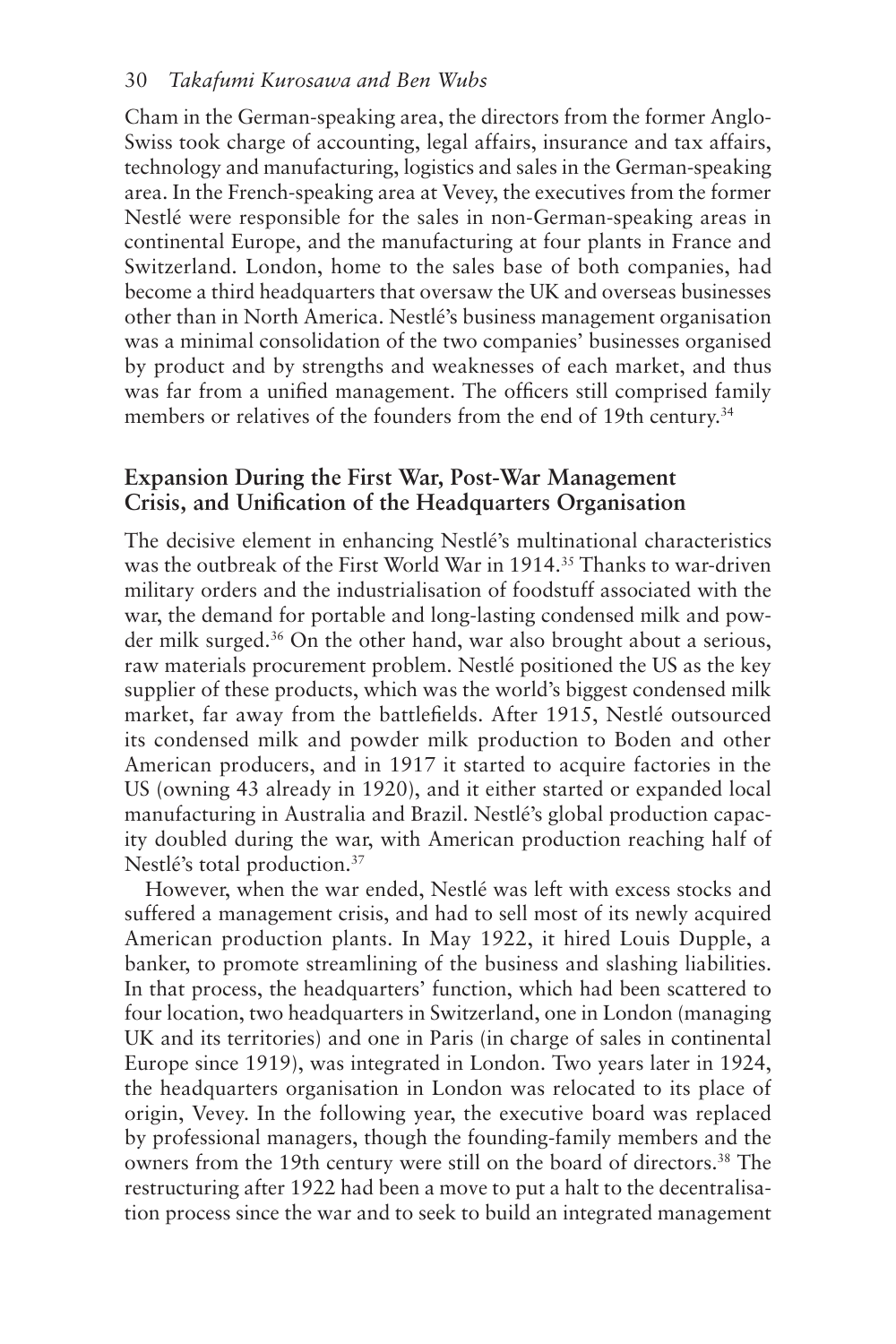at the headquarters. However, free trade did not revive after the war; instead, trade barriers were raised by countries. This, in turn, prompted the company to localise production and sales further.<sup>39</sup> The move toward restructuring the business into a single subsidiary per country started and went into full swing in 1930.<sup>40</sup>

# **Two Holding Companies and Security Measures With the Coming of the Second World War**

The restructuring in the 1930s stripped the headquarters of most of the markets under its direct management, such as the Swiss market. As a consequence, the headquarters was reorganised as a holding company called Nestlé and Anglo-Swiss Holding Company Limited (hereinafter called 'Nestlé Holding') in November 1936, and the former directly managed businesses, including the Swiss one, were transferred to the newly formed subsidiary in Vevey, called Nestlé and Anglo-Swiss Condensed Milk Company Limited.<sup>41</sup>

Simultaneously, a second holding company, Unilac Inc. (hereinafter 'Unilac'), was founded in Panama to manage business expansion inside Europe as well as security risks. The ownership of subsidiaries and affiliates in the Western Hemisphere was transferred to Unilac; the company's shares consisted of priority shares with voting right and ordinary shares. The former were solely owned by Nestlé Holding and the latter were distributed free of charge to Nestlé Holding shareholders. A Nestlé Holding share and a Unilac share had an identical serial number, and separate sale of each of them was prohibited. By this means, the two companies became twins, with an identical set of shareholders, just like Roche and Sapac.<sup>42</sup>

President Dupple passed away in July 1937, and Eduard Muller succeeded to his post. It was agreed that Muller and vice president Gustav Huguenin would be transferred to the US and that the rest of the board would remain in the Swiss headquarters, should contingencies occur.<sup>43</sup> This came into effect on the eve of the war, in August 1939, when Muller actually travelled across the Atlantic. Most of the overseas assets outside continental Europe now came under the ownership of Unilac,<sup>44</sup> by which time it no longer existed as a mere holding company. It set up its management system within the US subsidiary of Nestlé at Stamford, Connecticut, (a suburb of New York). Muller took charge of the whole group from this second—or, rather, first in terms of revenue and size of the areas under its discretion—world headquarters.<sup>45</sup> After this move, the subsidiaries in continental Europe were the only ones that remained under the umbrella of Nestlé Holding.

The most important purpose in founding Unilac, at the end of 1936, was said to be the reinforcement of the US business. However, the tense European situation must also have been a consideration. Yet Nestlé's measure was motivated by a need to protect the ownership of its shareholders,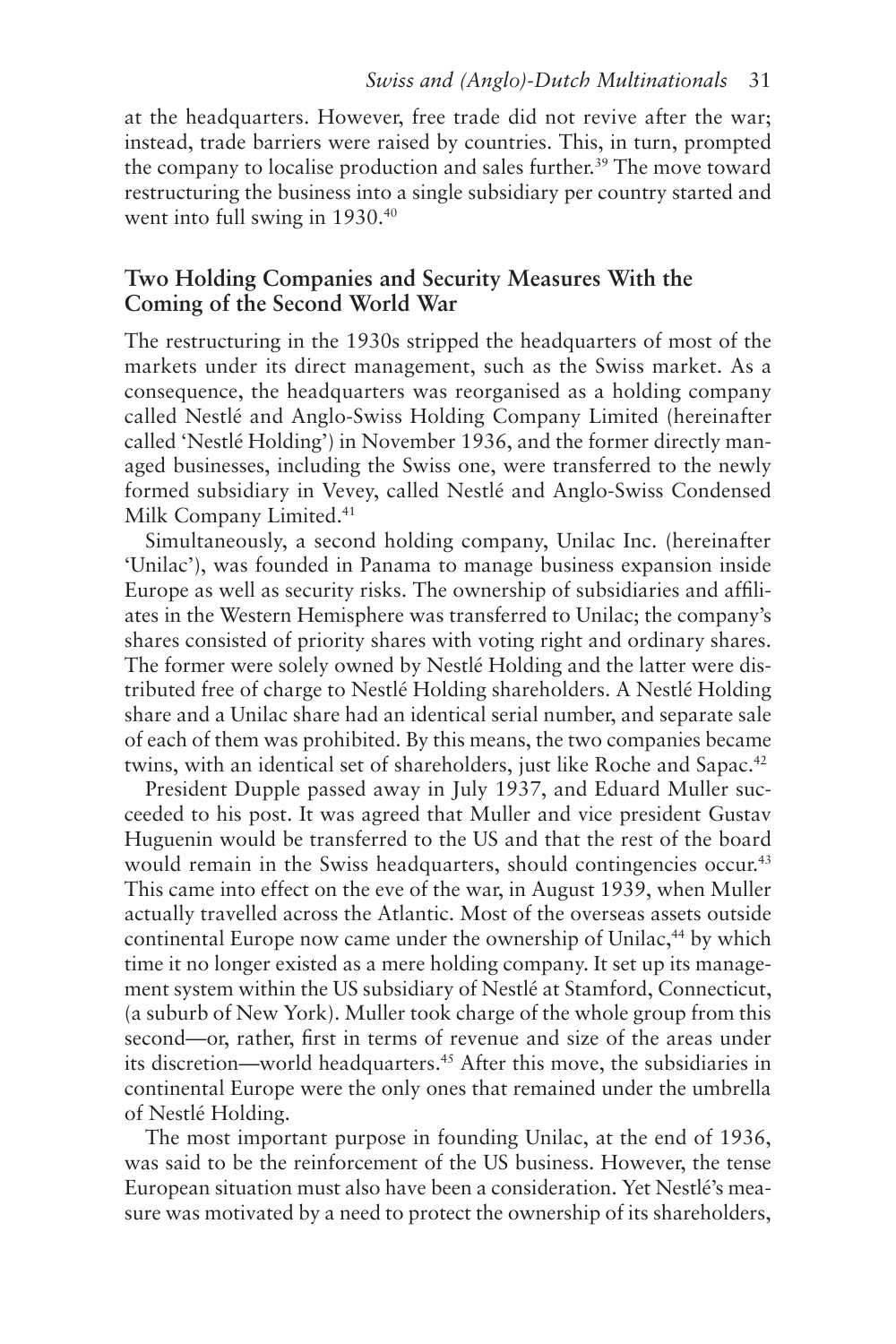rather than a fear that the company might be endangered; preparedness against a direct seizure of assets by the Axis Power was not its main intention. This was because there was no way of preventing the confiscation of Nestlé's assets within the sphere of German influence, should Germany invade Switzerland, and because it was impossible for Germany to exercise virtual control over Nestlé's assets under the influence of the Allies, even if it did manage to confiscate its shares.<sup>46</sup> Rather, there was a risk that, under German occupation, Nestlé's subsidiaries and assets might be confiscated as enemy assets.

From this perspective, however, as long as the preferred shares (voting shares) of Unilac were in the hands of Nestlé Holding, this scheme without the complete separation of the two holding companies was not adequate. Therefore, Nestlé Holding set up a company called Uprona, in Uruguay, in December 1939, and transferred most of Unilac's preferred shares to it. The remainder was privately owned by the two top managers, who relocated themselves to the US, and by the president of the US subsidiary. These were measures to achieve a higher level of formal separation between the two holding companies, and to relocate both ownership and control from the European continent to Americas. As for the ownership of Uprona, another complicated scheme with trust indenture was introduced and its formal separation from Nestlé Holding was achieved.

# **Two Spheres of Influence and Two Headquarters**

The Second World War saw a major expansion of the business of Nestlé under Unilac. The Latin American production bases were scaled up, and they expanded their sales by delivering to the military, including products like Nescafé.47 It also maintained a favourable relation with the US government and escaped being put on the blacklist. The dividend was not transferred during the war due to quota restrictions imposed by the foreign exchange clearing agreement and was accumulated within Unilac as a secret reserve. As a result of difficulties in transportation and communication, its foreign subsidiaries increased their tendency toward local sourcing and sales.

Meanwhile in Europe, under the hegemony of Germany, Karl Avec (a Swiss national) vice president, served as chairman of the board of directors of Nestlé Holding, and Maurice Paternot (a French national) controlled the European operation as the acting chief executive officer of the board of directors. After 1940, the personnel traffic between the two headquarters in Europe and Stamford almost ceased, but communication via post and telegraph was relatively dense, and this sharing of a single global strategy was also supplemented by means of the Swiss diplomatic courier.<sup>48</sup>

In such circumstances the two Berlin subsidiaries, Deutsche Aktiengesellschaft für Nestlé Erzeugnisse [DAN] (dairy products) and Sarroti AG (chocolate manufacturer) expanded their area of management under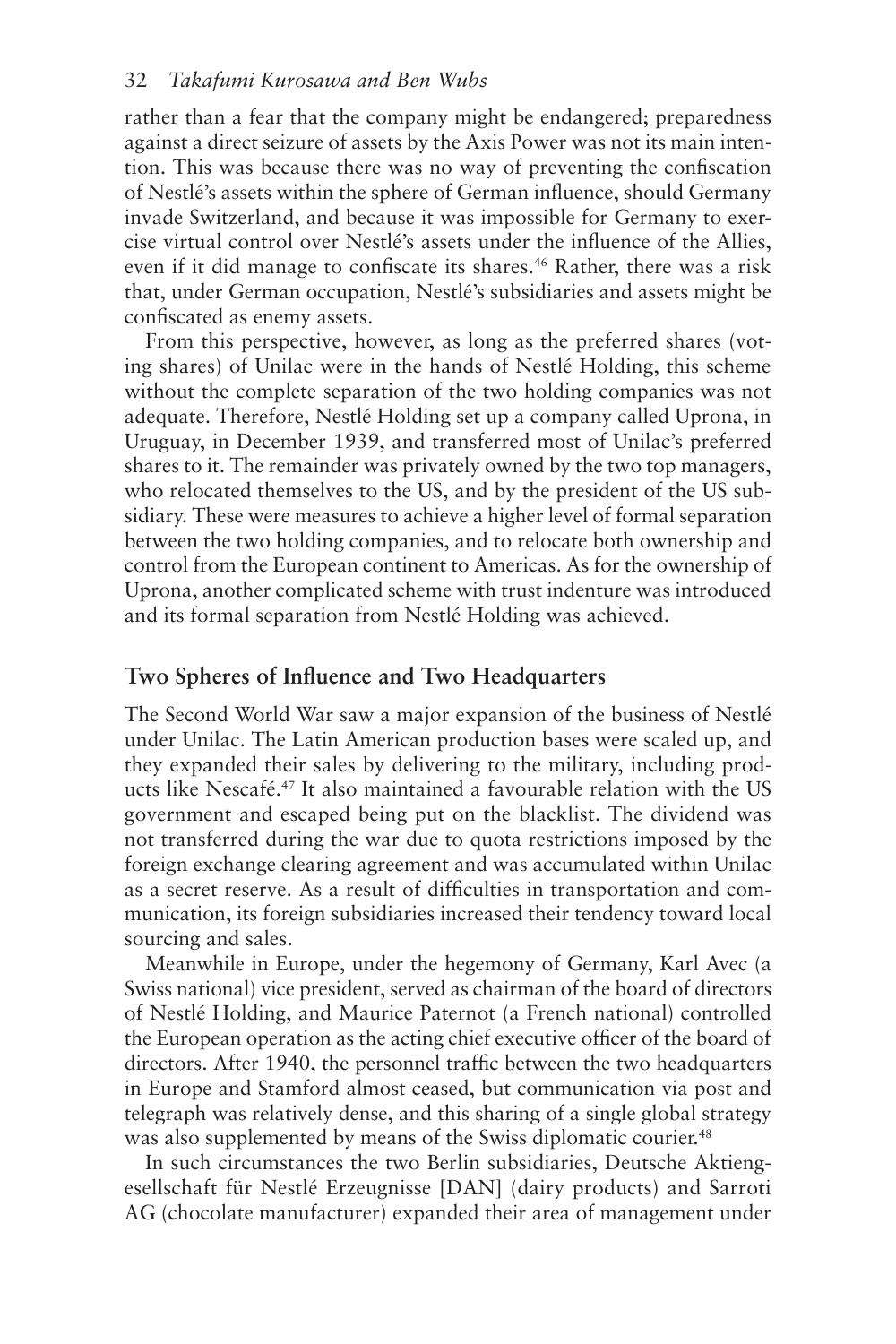#### *Swiss and (Anglo)-Dutch Multinationals* 33

President Hans Riggenbach from Switzerland, simultaneously with the expansion of the German-controlled area. As leading firms on the German market, the two managed to expand sales under the Nazi administration. They faced no foreign competition and, responding fully to the procurement needs of the military, they were able to avoid reductions in staff numbers, factory closures, or complete compliance with Nazi ideology. Unlike Maggi (food company), Brown Boveri & Cie (BBC, the third largest electronics manufacturer in Germany) and some other Swiss companies, Nestlé could maintain control over its German subsidiary. This was done easily because three-quarters of the Nestlé group's revenue came from business under Unilac, and the revenue of its German subsidiary was not so conspicuous in Europe either.<sup>49</sup>

# **Reintegration After the Second World War and Security-Based Corporate and Organisational Structures**

The post-war challenge for Nestlé, which was forced to decentralise under the pressure of war, was the reintegration of its two headquarters. Surprisingly, it was not until March 1947 that Muller finally returned to Switzerland, and only after the board meeting demanded this, hinting at his possible dismissal. He was apprehensive about the outbreak of a third world war against the USSR and, in May 1948, even proposed a complete dissolution of the two holding companies for security reasons. He was of the opinion that the operation should be integrated in the US—even the idea of a headquarters' detachment was to be discouraged—because of the large market and growth potential.<sup>50</sup>

However, his proposal was far from acceptable to the remaining directors in Switzerland. The executives who opposed relocation to the US based their argument on points such as how the history of Nestlé was deeply rooted in Switzerland, the US would be seemingly unable to escape from an outright participation in a next war, Switzerland's advantages as a neutral state, that 80 percent of the shareholders were Swiss, the existence of a favourable tax system in Switzerland, and lastly, the 'homecoming' in peacetime that had been promised in the board of directors meeting in 1940, when it voted to split the headquarters.

The strategy that Nestlé finally chose was to locate its headquarters in Switzerland, while enhancing its security measures.<sup>51</sup> Due partially to the transfer and repatriation of members from the US, the headcount swelled from 155 during the war to 490 in June 1947, though it was still a tiny headquarters for such a sizeable group.52 A part of the US umbrella organisation of Unilac was kept for the top management to supervise in turn every half year, but after Muller died in the US in 1948, the move toward consolidating authority in Switzerland continued.<sup>53</sup>

Nonetheless, integration was a gradual process. The double structure was maintained for a long time both for the corporate form and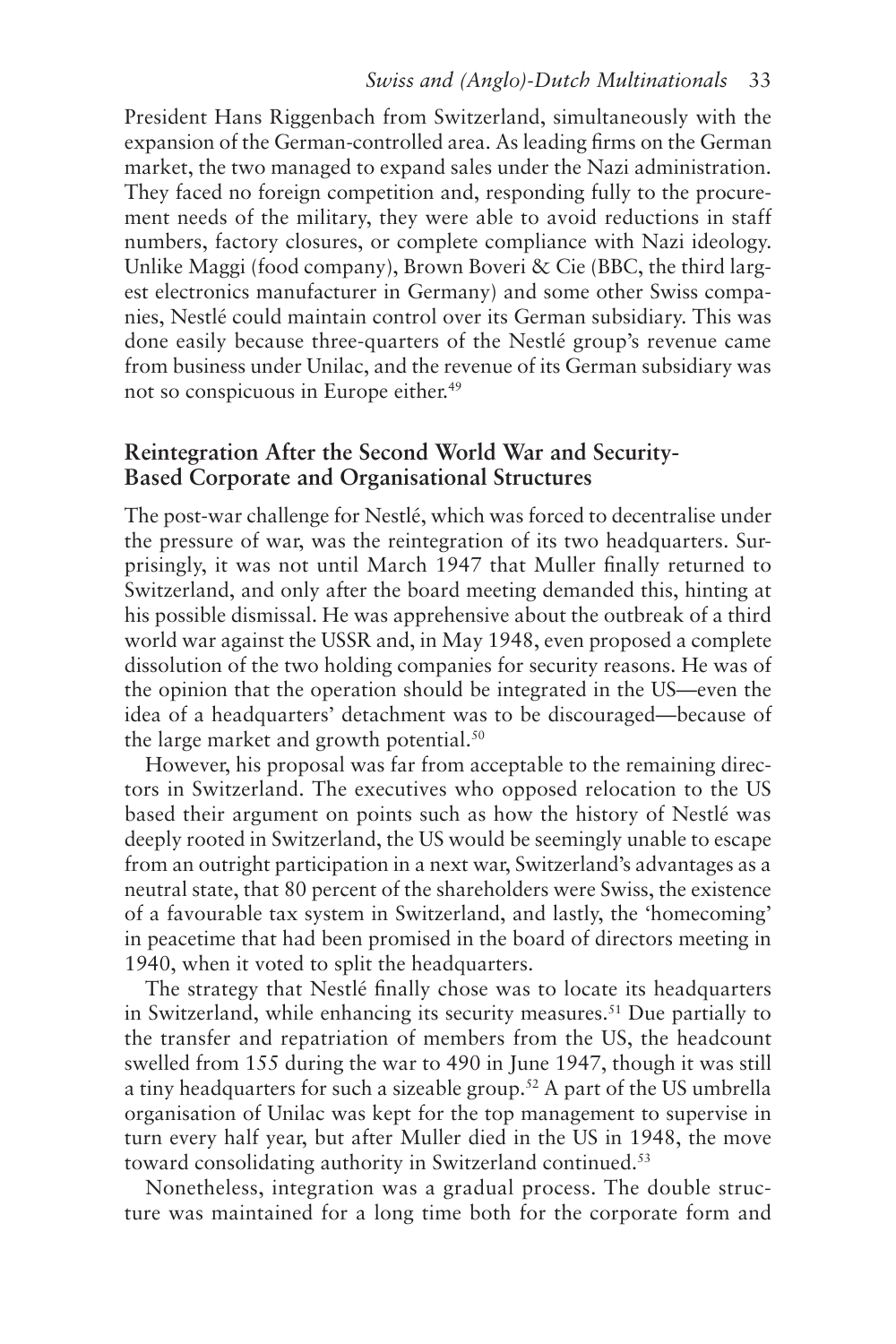#### 34 *Takafumi Kurosawa and Ben Wubs*

ownership structure. In April 1947, Nestlé Holding merged with Uprona, where Unilac founder's shares had been transferred, reassuming control over Unilac, and bought out Alimentana, a Swiss company owning the Maggi brand, and renamed itself Nestlé Alimentana. The company also brought its subsidiaries in the Sterling bloc under its corporate umbrella in 1950, and toward 1953 it formed a dummy company in Canada and the Bahamas, which underpinned its security measures. In 1959, it issued registered shares for the exclusive sale to the Swiss, in an attempt to intensify its Swiss identity. It was in 1964 that the Swiss headquarters finally bought back the US subsidiary shares from Unilac, and it was as late as 1985 that the US subsidiary was dissolved with the clear prospect of the Cold War ending.54

# **The Anglo-Dutch Unilever: Two Companies Within a Single Management Organisation**

Considered a British and Dutch company, Unilever was an offspring of a pan-European merger movement also involving companies in Czechoslovakia and France. In 1930, Lever Brothers and Margarine Unie/Union—a merger of Van den Bergh, Jurgens, Schicht, Hartog and Calvé-Delft two years before—set up two holding companies, Unilever Limited in London and Unilever NV in Rotterdam. They signed a socalled Equalisation Agreement aimed at an equal treatment of shareholders in Britain (Limited) and the Netherlands (NV), and to avoid double taxation.<sup>55</sup> After the merger, Unilever became one of the largest companies (measured by total capital) in Europe. Compared to Nestlé the Anglo-Dutch Unilever was a gigantic empire—it operated more than 500 businesses in more than 40 countries—achieving a dominant position in the non-mineral oil and fats, food and soap businesses in numerous markets all over the world.<sup>56</sup>

Unilever's legal dual form must not be confused with its organisational structure. The object of the merger agreement had been unity, as the company's name expressed. However, the formation of a centralised and unified company out of a conglomerate of former family businesses, managed directly from one centre (London) appeared much more complicated than the signing of an Equalisation Agreement. In fact, the formation of Unilever as a unified company would take another ten years, was violently disrupted by the Second World War and was continued after the war. Nevertheless, the Boards of Directors of Limited and NV were identical. From 1931 the Board meetings were regularly held in a new and impressive headquarters at Unilever House, in Blackfriars, London. Although professional managers played an important role in the 1930s, members of the old families were still well represented on the Board of Directors and had a good-sized share in the business until after the Second World War.<sup>57</sup> The Directors Conference, as Unilever's Board meetings were called, acted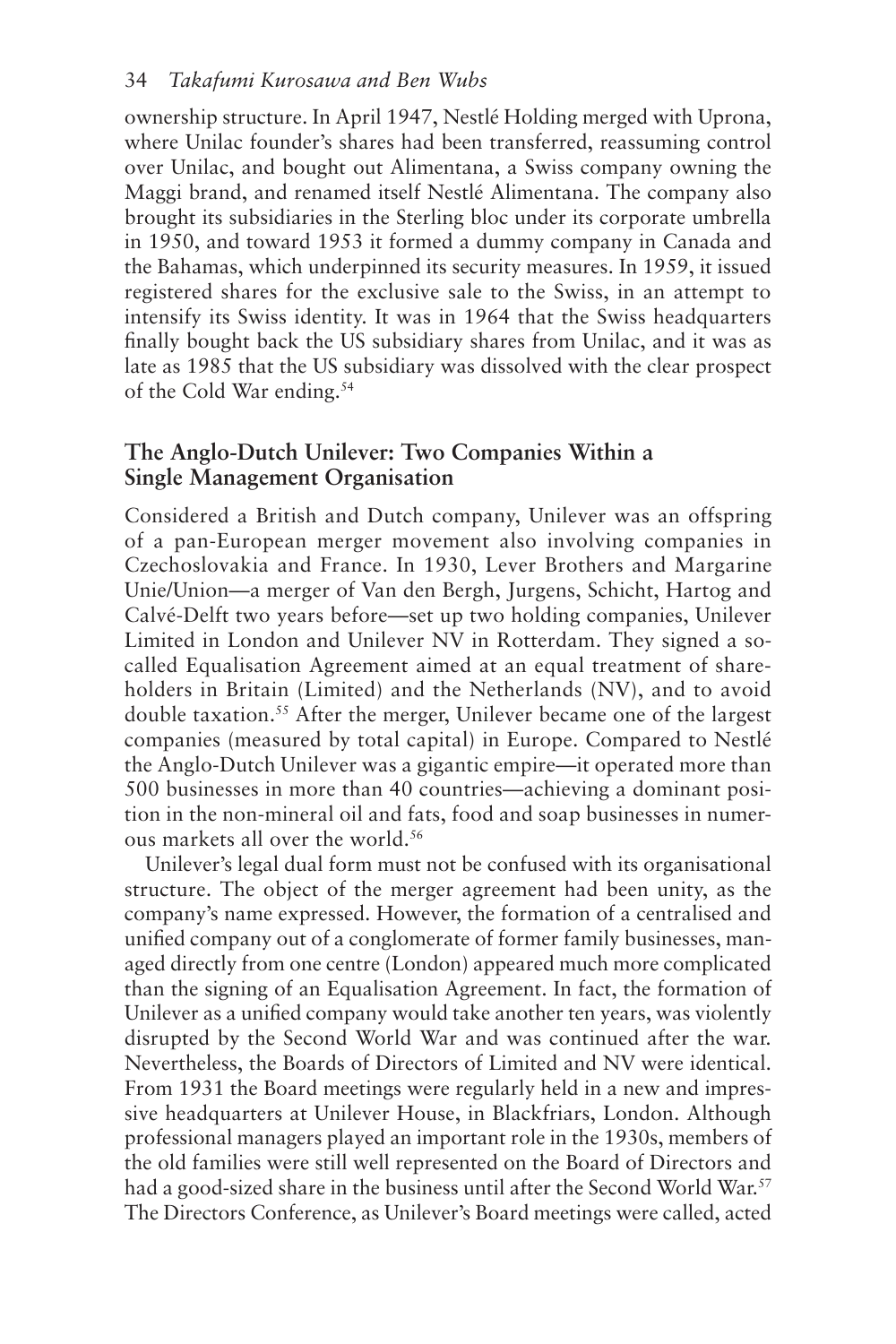as an informal exchange of information and opinions once a week. It also had a more formal function: the allocation of capital expenditure.<sup>58</sup>

Final authority, however, was delegated to an executive body: the Special Committee. Initially it was a body of eight persons, but by 1938 it had been reduced to six, of whom the most important were the chairman of Limited, Francis D'Arcy Cooper, and the chairman of NV, from 1937, Paul Rijkens. Both D'Arcy Cooper and Rijkens were typical examples of professional managers; both were in charge as a result of their management qualities and not by accident of birth. The Special Committee was primarily responsible for Unilever's general business policy; it focussed on overall monitoring, planning and resource allocation. The members did not conduct the daily business of any specific unit, but were kept informed of, and advised and decided on, the more important matters that were submitted to them by other directors.<sup>59</sup> The Special Committee had meetings with various executive committees. The business in Britain was exceptionally managed by a Group Executive, organised by product: soap, margarine, oil mills, and foods. The Continental Committee supervised the continental business in Europe. The Overseas Committee looked after Unilever's business in the British Empire and North America, and the United Africa Company (UAC), the largest trading company in the world, had its own Board. The Unilever Group, however, was not organised according to product divisions. Only the British business was—by way of exception—grouped by products, which originated in 1926 in Lever Brothers, and could be called a multidivisional organisation. The Unilever Group outside Britain, however, was organised along the lines of national companies rather than functional divisions. In the 1930s, Unilever was a huge conglomerate of hundreds of operating companies, organised in a complex legal structure. It was a conglomerate because it rapidly diversified into several unrelated business areas as a result of the merger and a large number of acquisitions during that period. $60$ 

#### **Preparing for War: Establishment of a Trust Scheme**

In 1937, the subsidiaries under the two corporations in UK and the Netherlands were reshuffled, so that their profits were evenly shared to close the enlarging profit gap between them. This consolidated the highly profitable North American business, and overseas business outside the sphere of the British Empire under Mavibel, a holding company established by the Dutch NV, and the foreign business was placed under the direction of the NV Continental Committee and the Overseas Committee.<sup>61</sup>

The reorganisation was also done in the light of mounting tensions in Europe. NV was expected to keep its independence as a financial entity on the basis of the profits from its US subsidiaries even in case of an extreme contingency, as long as the Netherlands and the US remained neutral. However, with the prospect of a possible occupation of the Netherlands,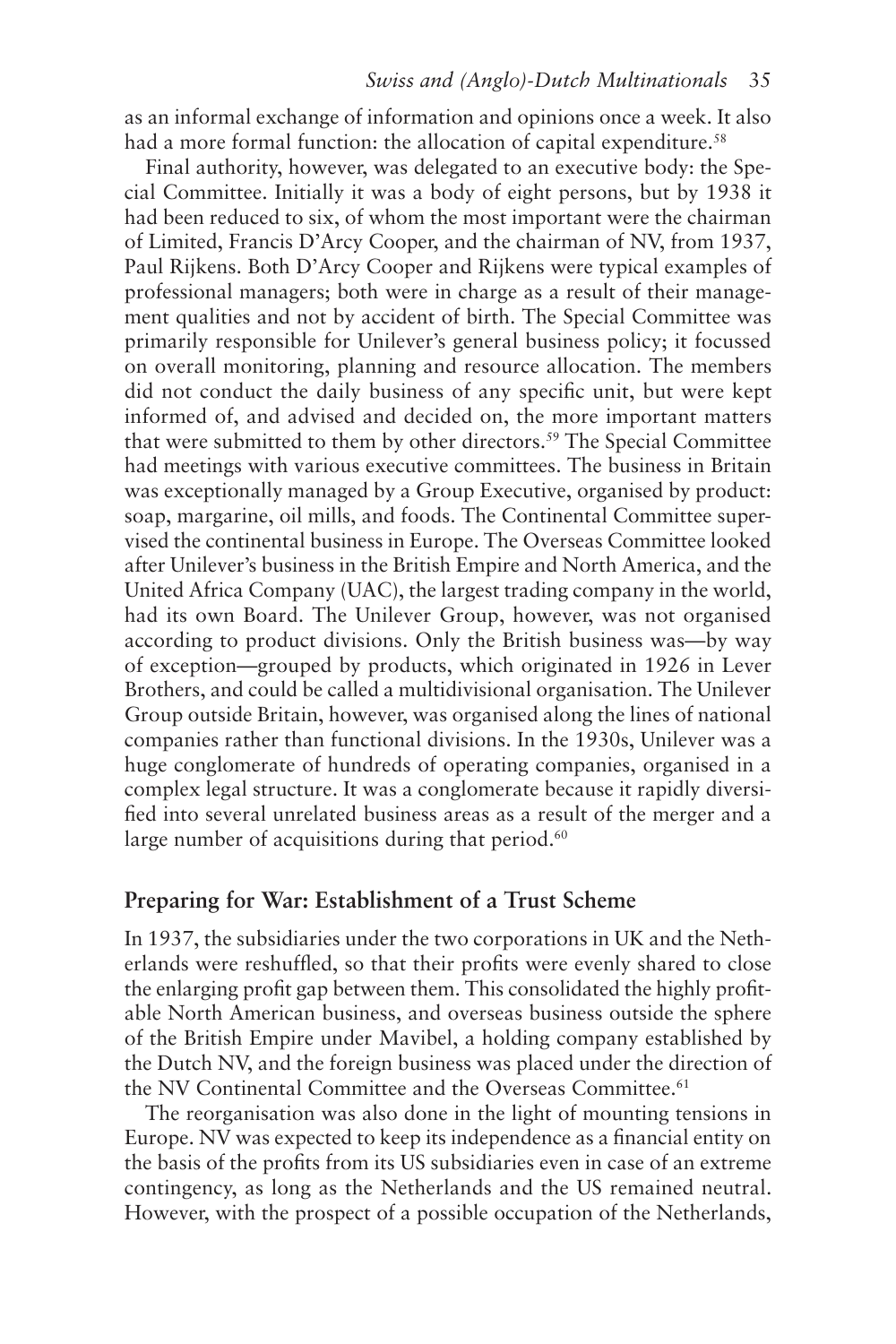additional security measures were implemented. Philips and Royal Dutch Shell planned to utilise the new Dutch law of April 1940 to relocate the place of registration to Curaçao, in the Dutch Antilles.<sup>62</sup> Unilever's solution, however, was to set up two holding companies in South Africa, in 1939, to which all overseas assets outside the British Empire would be transferred in case of emergency. These holdings were linked to London via trust contracts (named the 'White Hall Trust'—indicative of the close relations between the company and government).63 This scheme was devised so that Unilever Limited in London was enabled to manage the group's foreign subsidiaries, which served most of its purpose during the war. Namely, the British administration tolerated the fact that Limited directly controlled NV's indirectly owned overseas subsidiary, which otherwise would have been legally subject to confiscation and management as 'enemy assets' under the German occupation.<sup>64</sup> As a result, a system came into being where two holding companies in the two blocs were to exercise control over their respective area of management.

# **Outbreak of the War: Conversion to the Two Headquarters System**

Unilever's twin structure changed from a legal entity to a substantive two headquarters system due to the outbreak of the Second World War on September 1, 1939. NV in Rotterdam came to have its own board of directors separately from Limited in London, with their board members consisting solely of Dutch and British nationals respectively. At that time, Franz and Heinrich Schicht, from one of the Czechoslovakian founding families, who had received German nationality after the occupation of Sudetenland and had been on the identical boards of directors of the two companies, were sent to Berlin to be directors of the German headquarters and holding company, Margarine Verkaufsunion (MVU) in Berlin. Georg Schicht, the largest individual shareholder, who had been naturalised in the UK, remained as an executive officer of Limited. During the war, Limited maintained close communication with the British government and the Dutch government in exile in London, and supported the Allies' war effort. The Continental Committee, in control of the subsidiaries in continental Europe, was relocated from London to Rotterdam, after which it refrained from direct communication with the London headquarters.<sup>65</sup>

The situation changed again in May 1940 after the German invasion and occupation of the neutral Netherlands. The Jewish directors of NV fled the country, two of whom became executives of Limited. The board of directors of NV was revamped, after which Germans accounted for half of the members, including Karl Blessing, a former board member of the Reichsbank and board member of MVU in Berlin.<sup>66</sup>

Despite the Germanisation of NV, the most important positions in the board remained in Dutch hands. Pieter Hendriks, for example, held the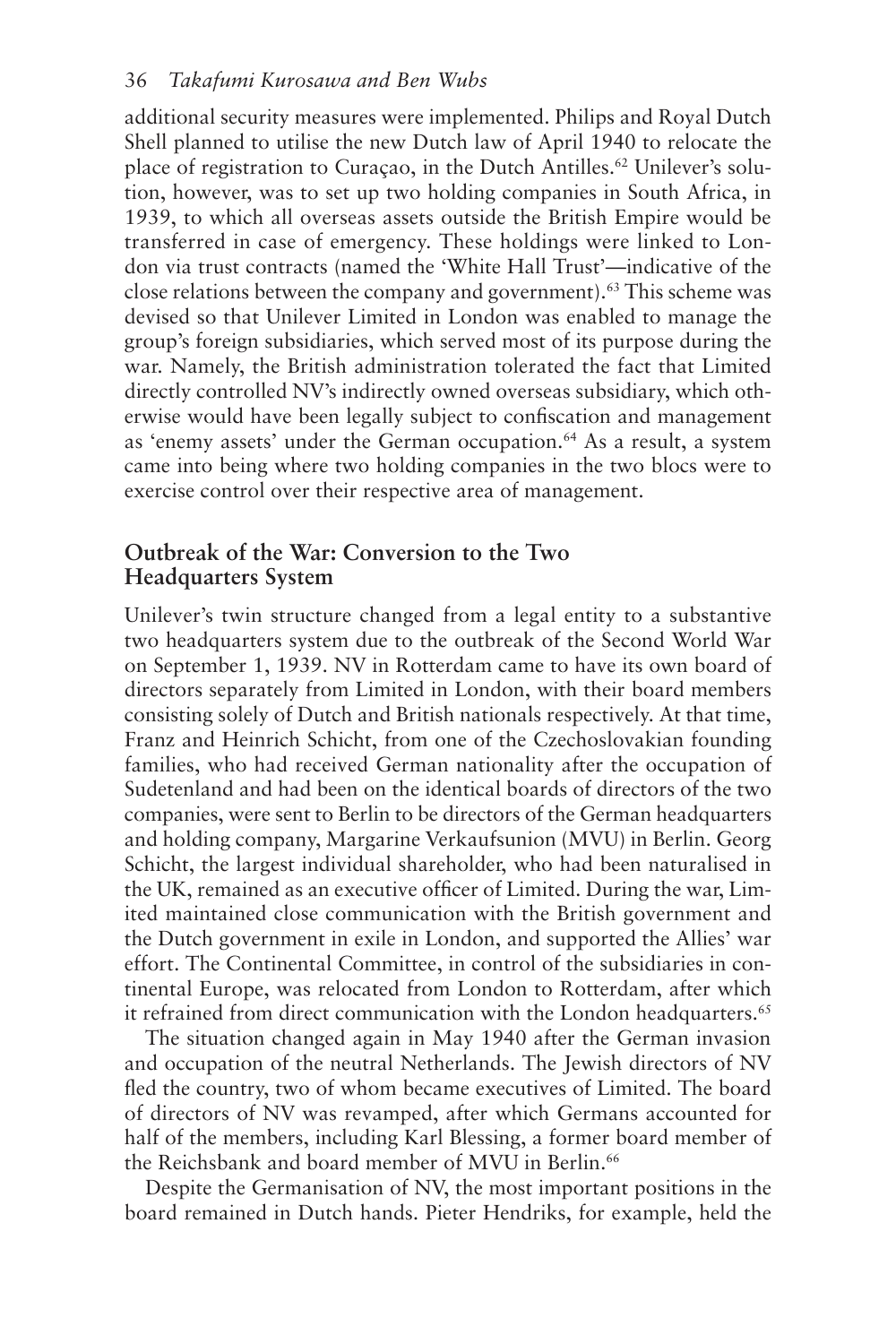chair of the Dutch board during the whole war period. Besides, all new German directors had had previous ties with NV before the outbreak of war.<sup>67</sup> Therefore, the organisational disconnection was only partial. This was why Limited in London and NV in Rotterdam managed to share a common strategy, despite their formal division and lack of communication. The German authorities in the occupied Netherlands restricted the action of the latter, but independence as a corporation was maintained to a certain extent. This was also a result of the doubling of the management headquarters on the European continent in Rotterdam and Berlin. While the German subsidiary increasingly made unauthorised decisions for itself, extending its control over subsidiaries in Central and Eastern Europe, the Dutch directors in Rotterdam were left with a certain room for manoeuvre. This was because the German directors had stationed themselves in Berlin, thereby positioning the German subsidiary as the core of the group. Western Europe and Scandinavia except Sweden, however, remained under the control of Rotterdam even after 1942.68

Hermann Göring's appointment of Hans Ernst Posse as a special Reichs Commissioner for the Unilever Group, in June 1941, involved the preparations to subsume Unilever NV's capital under that of a German syndicate. The appointment turned out differently from what had been planned in the 1940–1941 period by various German agencies, and the developments did not prove to be unfavourable to Unilever. The Reichs Commissioner protected the company against attacks by greedy competitors like Reemtsma and Reichwerke Hermann Göring, in their endeavours to acquire pieces of the Unilever conglomerate in occupied Europe. The formal relocation of the company's headquarters to Berlin, which was sought by various German government agencies and supported by some German Unilever managers, like Franz Schicht, also ended in complete failure as a result of the Reichs Commissioner's policies. Actually, Unilever benefited from the political infighting in the Third Reich and its contradictory economic strategies.

# **Liberation and Reunification of London and Rotterdam**

In December 1945, Unilever went through a legal reunification. After the liberation of the Netherlands in 1945, Unilever Limited had made an application to the Bank of England for its approval for Limited to enter into a new Equalisation Agreement with NV.69 The old agreement had been frustrated by the war.<sup>70</sup> During the war, Limited had paid 5 percent dividends on its ordinary shares; however, to fulfil the terms of the Equalisation Agreement it had set aside enough to take care of NV's shareholders dividends in the event that NV could not pay out. As a result, the company was able to make a financial settlement with its shareholders after the war.

After the liberalisation of the Netherlands, the German directors at NV and its subsidiaries were forced from office. All members of the Schicht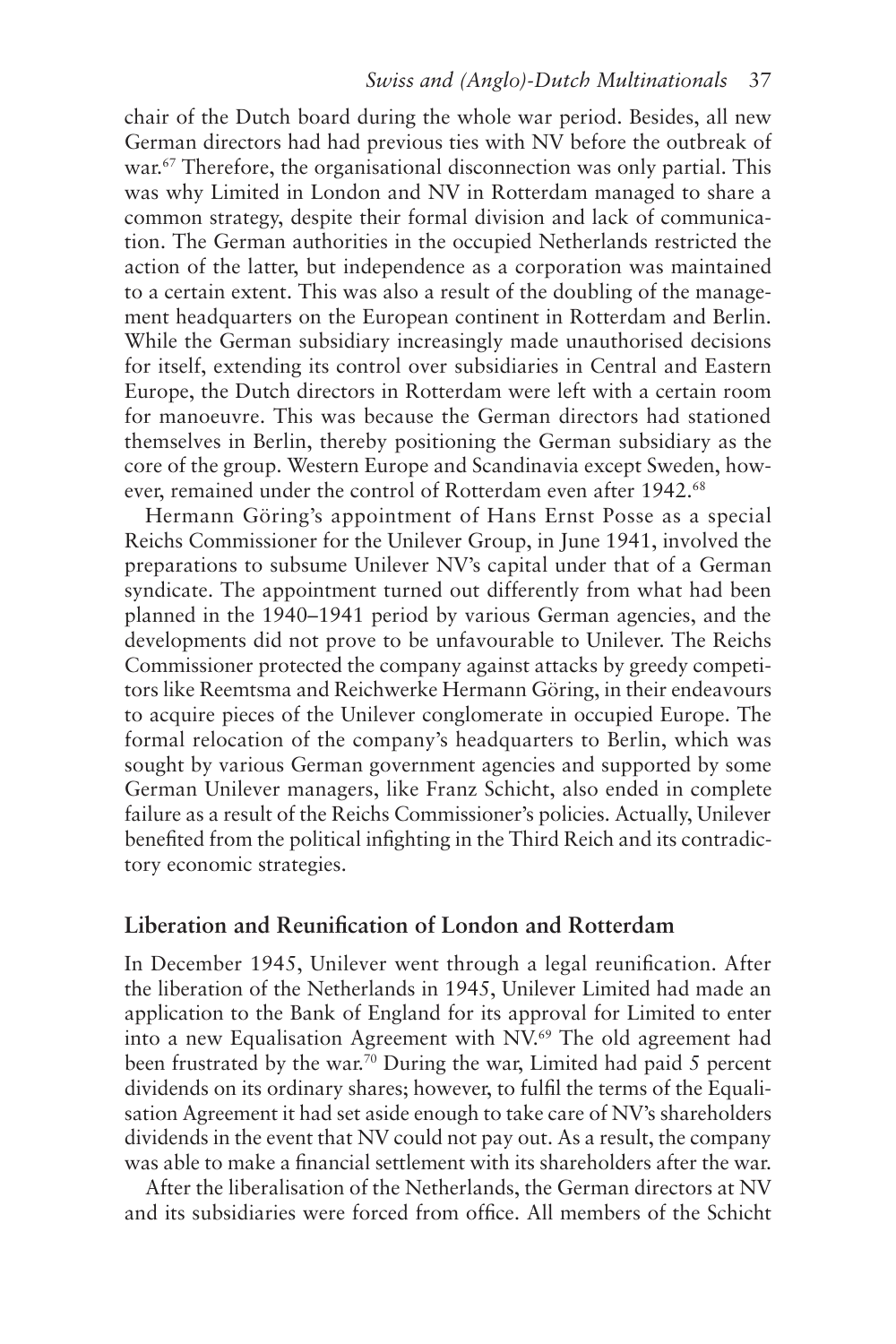family, except Georg, were dismissed from Unilever NV's board and their shares were confiscated by the Dutch government. Georg Schicht, a British citizen who had remained in London during the war, left the company in 1946 disaffected by the nationalisation policy in Eastern Europe and Unilever's settlement of the issue. The company lost many assets without compensation, but the Anglo-Dutch company no longer wanted to be associated with the reputation of the Schicht family in Eastern Europe. This development during and after the Second World War intensified the company's identity as an Anglo-Dutch company. Actually, in post-war publications, the Schicht pillar in the history of the company is hardly mentioned. Based on the inspection tours to subsidiaries outside the European continent during the war, the centralised Continental Committee and Overseas Committee were abolished after the war.<sup>71</sup> Support functions for the foreign subsidiaries were expanded by establishing a so-called contact director system. The governance of subsidiaries was confined to approval of annual business, expenditure plans, and appointment of the management; thus the decentralised system was maintained and even became one of Unilever's main business principles after the war.72

The comparative sales turnover figures showed a big shift in the distribution of sales worldwide, which was an important result of the war. Before the war, the European business had been most important to the company; with Africa coming second. By 1946, however, the sales figures of the German and the East European business had become null and void for the company; British sales figures had increased slightly, also in relative terms. The largest growth, however, came from the US and Africa. In the 1937–1946 period, sales in the US almost tripled, thereby doubling the share represented by that country in Unilever's total worldwide sales. Sales in the US had risen as a result of the booming American economy, beginning at the end of the 1930s and continuing throughout the whole war. The shift of Unilever's sales worldwide had also been a result of a deliberate strategy pursued at the end of the 1930s, when the board had taken steps to replace earning capacity, which might be lost on the continent, by developing new earning capacity on other continents.73

# **N. V. Philips' Gloeilampen Fabrieken**

Philips & Company was established by the electrical engineer Gerard Philips in Eindhoven, in the south of the Netherlands, in 1891. Although the light bulb company was well organised technically, it incurred great losses until Gerard's younger brother Anton, trained as a financial specialist, joined the company in 1895. The combination of Gerard's technical skills combined with his brother's sales talent proved to be a success. The company began to sell incandescent lamps all over the Netherlands, and soon also across the border in Germany, in Westphalia and the Rhineland. By 1900, Philips & Company was able to pay back its original loans.<sup>74</sup>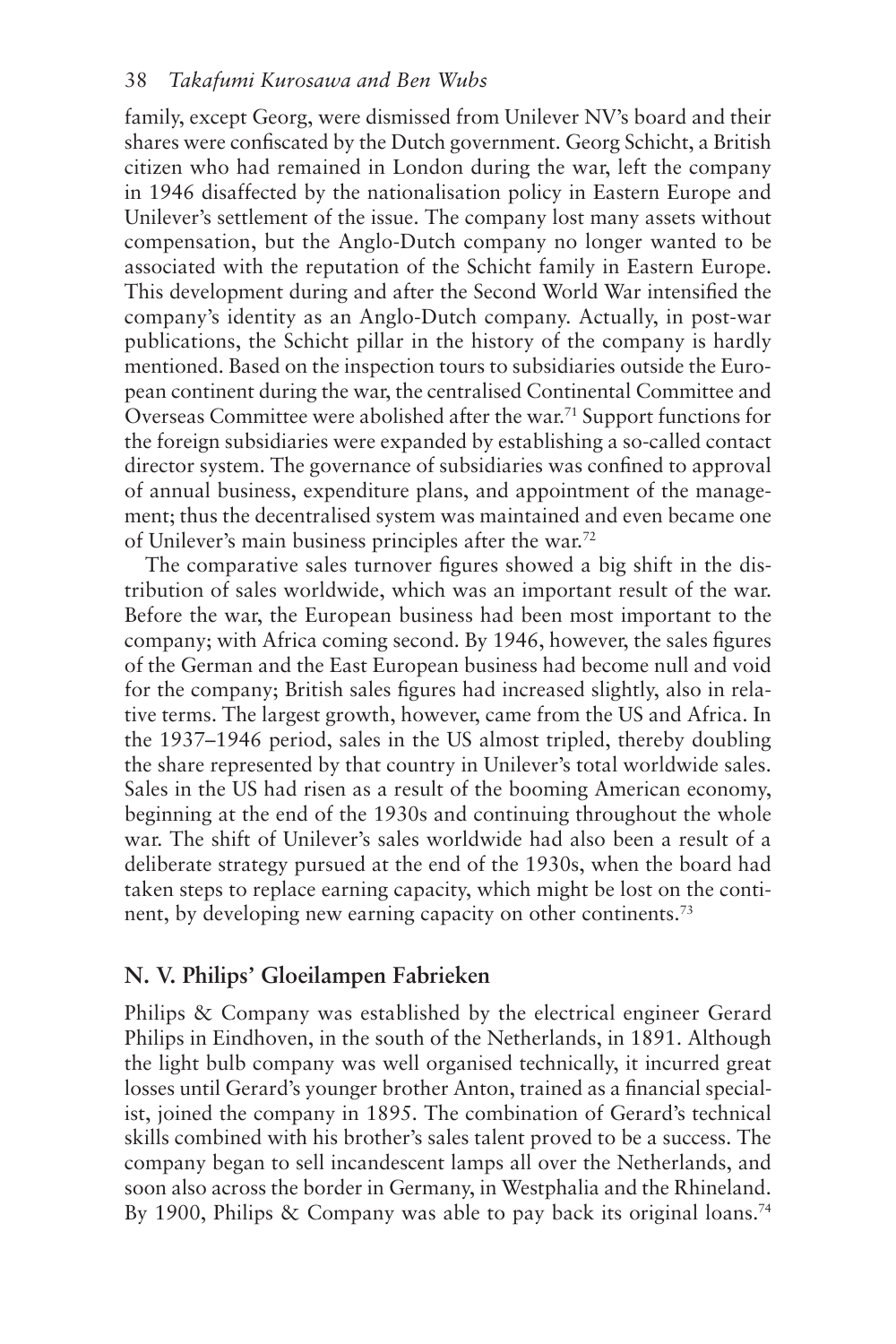As the European incandescent lamp market was fiercely defended by the big manufactures in Germany through cartels and patents, Philips sought new opportunities in North and South Europe, North and South America, Southeast Asia, Australia and South Africa. It aimed to build contact with sales agents, which in later years were taken over as sales companies.<sup>75</sup>

The constant growth of Philips & Co forced the company to look for a new management structure and stronger capital base. In particular, the older brother, Gerard Philips, who had no children, endeavoured to establish a limited company. In 1911, Henry van den Bergh, in London, one of the directors of the Dutch margarine manufacturer's family, advised Anton Philips to incorporate Philips in Britain, as Van den Bergh had done. According to him, it was still easier to find new capital in London than in Amsterdam. Nevertheless, in 1911 the London capital market was somewhat depressed, and in the Netherlands the introduction of preference shares a year before had been a great success. The interest of Dutch industrial companies in the Amsterdam stock exchange increased steadily. In 1912, the company was incorporated in the Netherlands and named N. V. Philips Gloeilampenfabrieken.76

Before the First World War, Philips was excluded from an agreement between the major German electrical firms like Siemens & Halse and AEG, organised in the *Patentgemeinschaft* (patent pool), and General Electric (GE). The purpose of this global entente was an exchange of patents and to carve out spheres of influence. In 1913, Philips was forced by the German bloc to sign a contract which limited the company's sales in Europe below its productive capacity. As a result, Philips expanded its exports to the United States which directly affected GE's sales in its home market. In 1916, GE therefore started negotiations with Philips about including the Dutch company in its network of licence holders if it stopped the export of incandescent lamps to the US. The 'Principal Agreement', as it was called, was signed in 1919 and brought Philips into the global inner circle of incandescent lamp manufacturers.77 In addition, GE agreed to take a stake of 20 percent in Philips.78 The agreement with General Electric was one of the main factors in Philip's post-war, foreign expansion within the incandescent lamp industry'.79

Another factor was the end of the dominant role of the *Patentgemeinschaft* as a result of the First World War. In the Allied countries, the agreements with the patent pool had become invalid. Factories belonging to Siemens in Britain and France, and to AEG in Italy, had been sequestrated as enemy property. Similar measures had been taken against German patents. In the major belligerent countries there had been scarcely any innovation in incandescent lamp manufacture. Moreover, German companies had lost a great deal of their export markets.<sup>80</sup>

Philips, on the other hand, had shown a formidable growth, as the German competition had fallen away during the war. Wartime conditions had forced the Dutch incandescent lamp manufacturer onto a road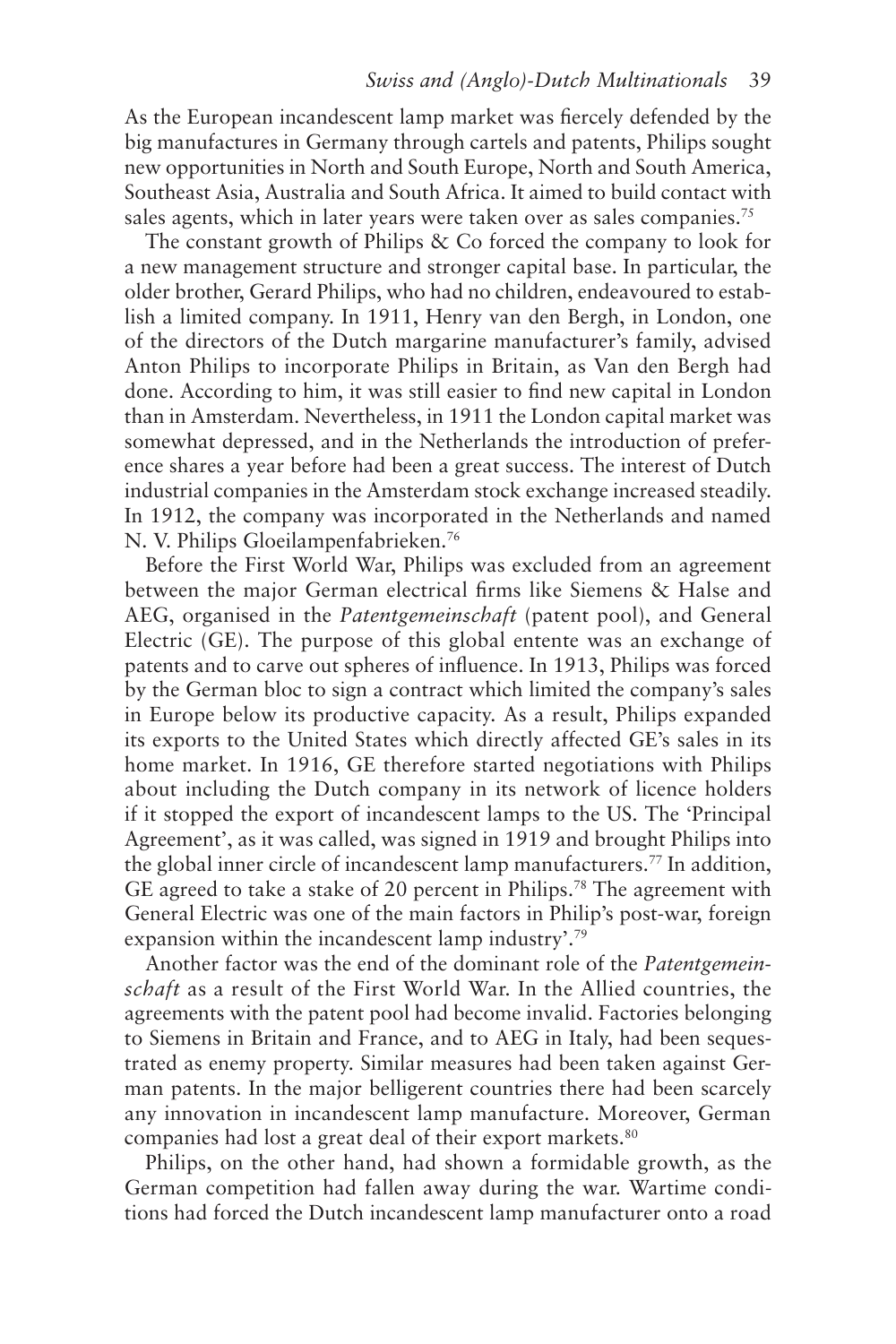of vertical integration. Before the war, it had been dependent on foreign technology, raw materials and semi-manufactured goods. In 1914, on the eve of war, Philips had set up its own Physics Laboratory (NatLab), which developed in a short period of time into an important knowledge centre for the company.81 In the course of the war, Philips had also set up its own factories for noble gases and glass bulbs. In addition, the war had proven that working through local agents made the export organisation vulnerable. Philips, therefore, created its own sales organisation abroad.<sup>82</sup> All these new developments, in combination with the company's strong financial position at the end of the war, put the Dutch incandescent lamp manufacturer in an extremely favourable position.<sup>83</sup> Moreover, Philips made handsome profits during and directly after the war, and paid out huge dividends to its shareholders.<sup>84</sup>

In 1920, Anton and Gerard Philips decided to change the company structure in the Netherlands and set up a holding company—N. V. Gemeenschappelijk Bezit van Aandelen Philips' Gloeilampenfabrieken which prevented foreign shareholders from taking over the company. The holding company owned all Philips shares, with the exception of GE's stake, and was allowed to market new share issues. The six priority shares of the holding company were in the hands of Dutchmen, either directors or members of the Philips' supervisory board. The priority shareholders were entitled to make binding nominations for the appointment of the board of the operating company, Philips' Gloeilampenfabrieken.<sup>85</sup> The establishment of the holding company also marked the transformation from family company Philips to the Philips group, consisting of several domestic and foreign operating companies. In addition to the internationalisation of the Philips group, it sought legal protection against hostile and foreign take-overs.

Meanwhile, Philips' German competitors, AEG, the Deutsche Auergesellschaft and Siemens & Halske, had formed a single German incandescent lamp manufacturer—Osram GmbH. However, strong international competition and, in particular, Philips' expansionist policy in foreign markets, enforced the newly established German company towards an international incandescent lamp cartel. This fitted perfectly with the aims of GE to protect its American home market. Both the Americans and the Germans realised that such an agreement would not work without the expansion-oriented Philips. The latter chose stability instead of cutthroat competition. A little later, French and British manufactures joined the agreement. As a result, at the end of 1924 all major companies in the world ratified the 'General Patent and Business Development Agreement' in Paris, which later became known as the 'Phoebus' cartel.<sup>86</sup> It appeared to be one of the most successful interwar cartels, lasting until the outbreak of the Second World War.

Peace on the incandescent lamp market proved favourable to Philips as it offered new opportunities. Because of its excellent financial position it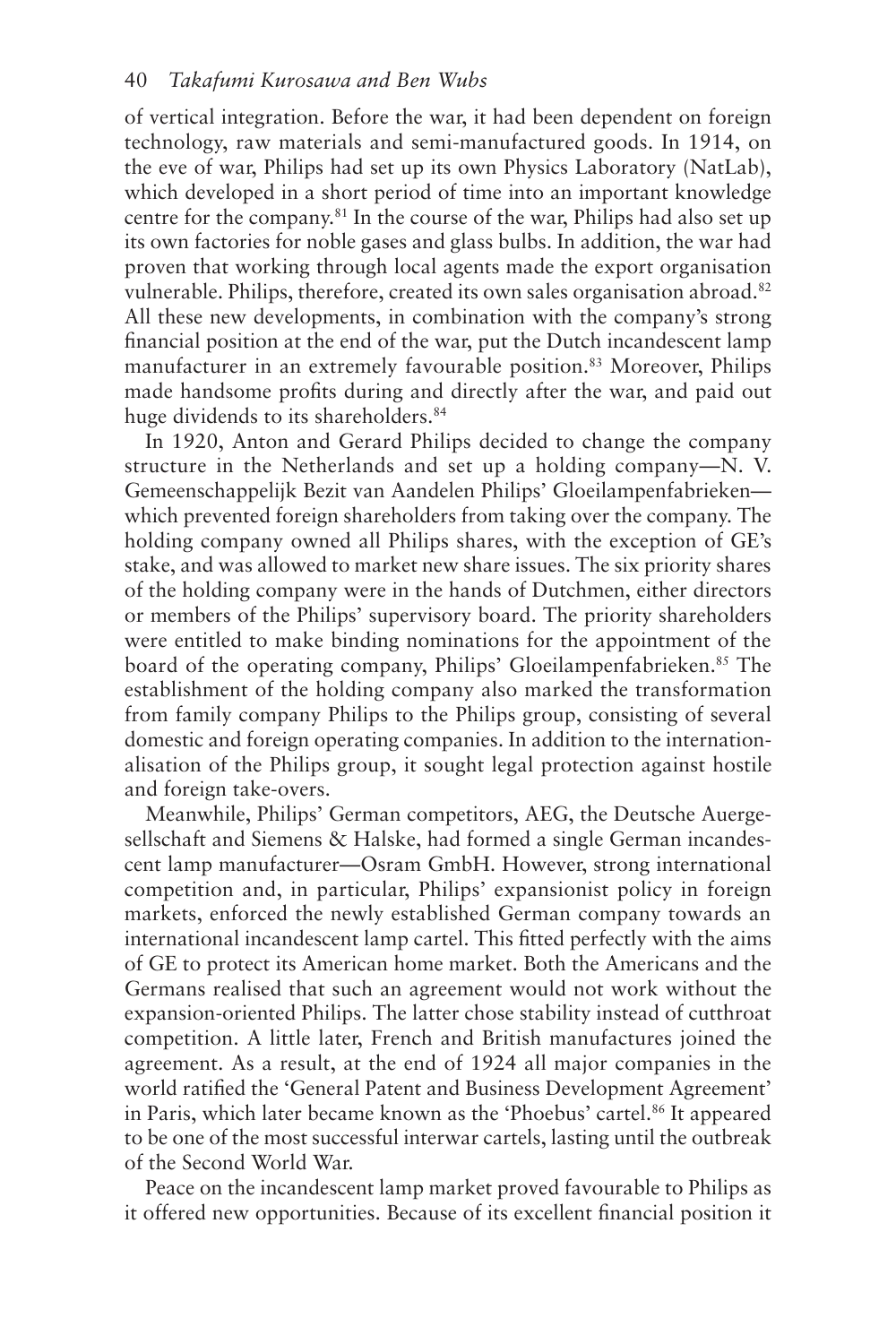was able to diversify into new products and markets. In the early 1920s, Philips began to invest abroad, including France, Britain and Germany. However, the Phoebus cartel agreement did not allow Philips to produce incandescent lamps for the German market. Therefore, the company diversified in other directions and began to challenge the largest German electrotechnical firms, Siemens & Halske and AEG, with new products on their own home market.

The beginning of radio broadcasting in a number of European countries in 1923–1924, including the Netherlands, gave a powerful impulse to the development of a radio industry. Philips reacted rapidly to the rise in demand for radio valves, using its know-how from incandescent lamp manufacturing. Concentrating on mass production of radio valves of good quality soon put the company in a strong competitive position. In 1925, RCA tried to stop the expansion of Philips in its American home market and offered the Dutch company a licencing contract for various European countries if it undertook to stop expanding in the United States. After it had acquired C.H.F. Müller in Hamburg in 1927, a manufacturer of X-ray machines, Philips also obtained a factory of radio valves under the name Valvo, which had been set up in by Müller in 1924. Philips market share for radio valves in Germany increased to more than 30 percent.87 Shortly after the take-over, Philips decided that research in X-ray technology should be continued in Eindhoven, but that the manufacturing would be done in Hamburg.88 As a result of Philips' expansion abroad, particularly in Europe, and the several acquisitions it had made, the company had become a diversified electronics company during in the interwar period.

# **Economic Nationalism and National Trusts**

Economic nationalism of the 1930s forced multinationals like Philips to rethink their organisational structure. In 1937, Philips' board in Eindhoven discussed the reorganisation of its international activities; power and functions had to be transferred to the various national organisations (localisation), which had to be given the greatest possible autonomy.<sup>89</sup> The reorganisation of Philips' international structure took place between 1937 and 1940 in several countries, including Germany. In November 1939, the Allgemeine Deutsche Philips Verwaltung Gesellschaft mbH (Alldephi) was set up to control all German and Austrian subsidiaries.<sup>90</sup> The German reorganisation, however, was not only the result of plans of the Philips board in Eindhoven, but it was also the consequence of pressure from the Nazi government, which endeavoured to bring about a Germanisation of the Dutch firm. As a major electronics firm in Germany, Philips was too important for Nazi war plans to be left in Dutch hands.

When tensions in Europe were mounting at the end of 1938 and beginning of 1939, Philips made legal provisions in Britain in case of war. The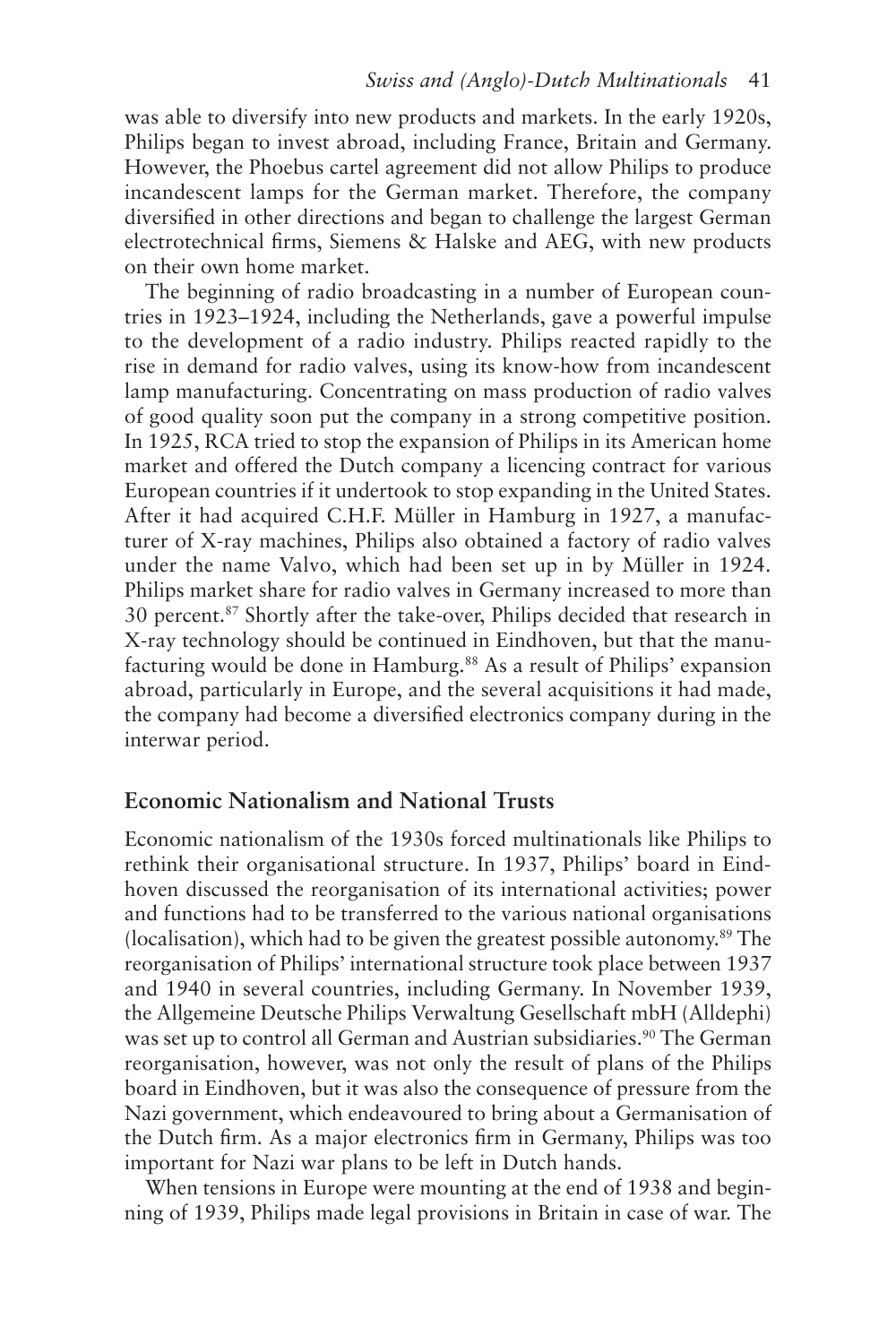company realised that its factories in Britain would be possible targets for confiscation on the basis of the Trading with the Enemy Act if war were to break out between Britain and Germany. The solution found by Philips' legal advisers was to transfer its assets in the Commonwealth into the hands of a British trust. On May 1, 1939, Philips' management appointed the Midland Bank Executor & Trustee Company Ltd. as trustee. The purpose was to provide a legal structure under which Philips could operate its business in the commonwealth in the event of a German invasion. As long as Philips' management was able to control the business from Eindhoven ('Philips period'), the managing trustees had to act in accordance with instructions from the company's headquarters in the Netherlands. However, if the headquarters found itself in a position where it was unable to carry on management from Eindhoven as a result of the 'Specified Event' (i.e. the invasion of the Netherlands), the 'Shareholders period' would begin. From then on, the British trust would manage the assets exclusively in the interest of Philips' shareholders.<sup>91</sup>

A similar legal provision was set up in the US a few months later on August 25, 1939, to protect and manage Philips' assets in the US, Central and South America, with the exception of assets in Argentina which were transferred to the British trust. The Hartfort National Bank and Trustee Company was to be put in charge of Philips' assets in the Western Hemisphere in the event of a German invasion of the Netherlands. Similarly, to protect the valuable assets in the Netherlands, the company set up the N. V. Philips' Exploitatie Maatschappij, on May 1, 1939; if the Germans invaded, the plan was to hire out all the machinery and buildings owned by N. V. Philips' Gloeilampen to this new company. This would, according to Philips' legal advisers, prevent the enemy from confiscating the assets and simultaneously allow production in Eindhoven to continue.<sup>92</sup>

# **Transfer of Registered Office to Curaçao and Philips' Management to New York**

In addition to the aforementioned provision, the company endeavoured to bring about the transfer of the registered offices of N. V. Philip's Gloeilampenfabrieken and the holding company, N. V. Gemeenschappleijk Bezit van Aandelen Philips' Gloeilampenfabrieken, which owned all the shares of the former, to Curaçao in the Dutch Antilles. However, a legal basis was lacking in the Netherlands for this transfer. The registered office of the company had already been transferred in February 1939 to the Hague deemed a safer place than Eindhoven, which was located much closer to the German border. The Hague was situated inside the Fortress Holland, which was initially assumed a safe haven in case of a German invasion. However, the board decided a little later that this relocation would not be sufficient. As a result, it urged the Dutch government, together with BPM (Royal Dutch Shell) to prepare new legislation. Thereupon, the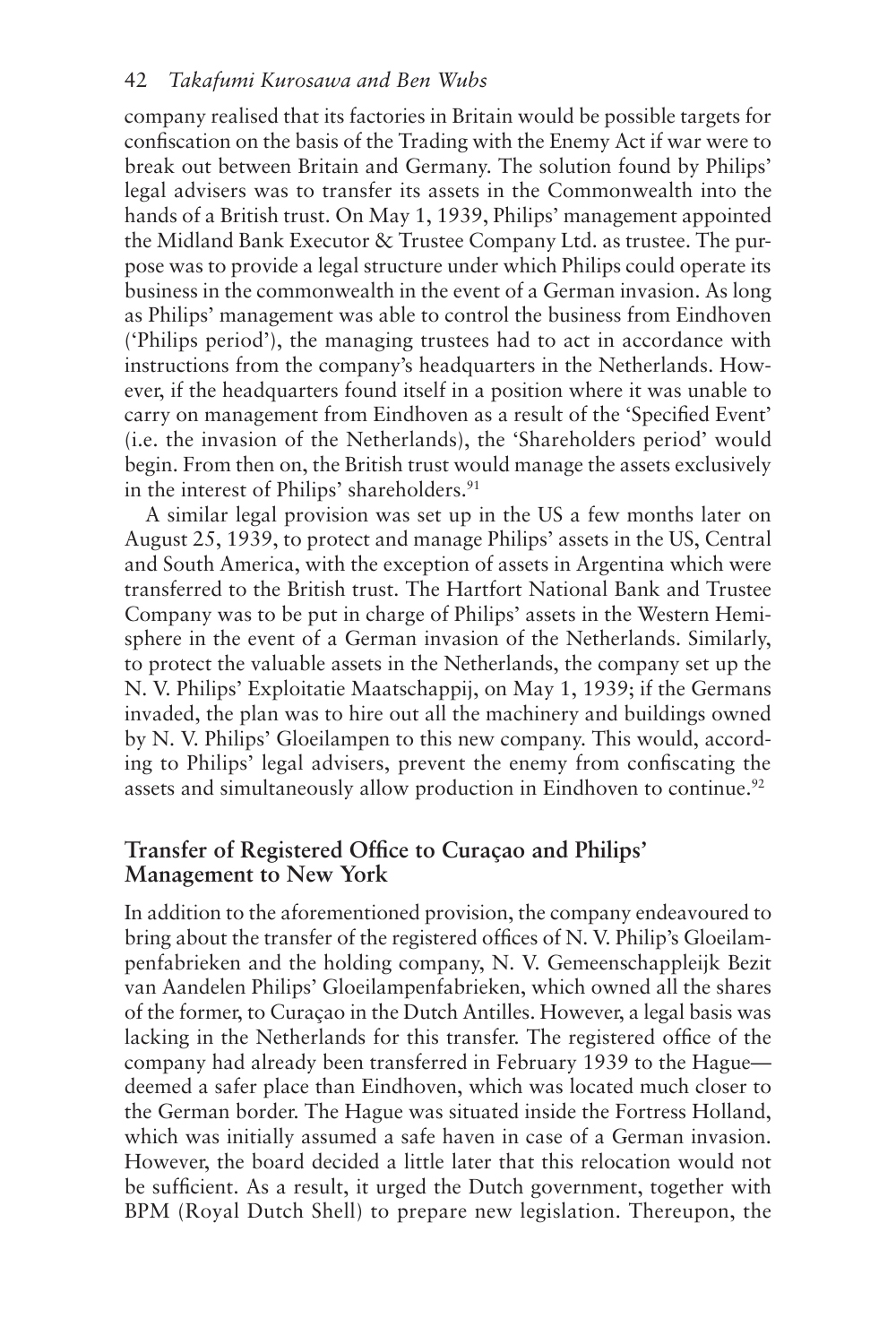Minister of Justice set up a mixed committee, consisting of government officials as well as Philips and BPM staff, to draft an emergency bill which would enable Dutch multinationals to transfer their registered offices to safer places in the Dutch Kingdom, namely, the overseas territories. A few weeks before the German invasion of the Netherlands, the law was signed.<sup>93</sup>

On the evening before the invasion of the Netherlands, deputy chairman Frans Otten received reliable information that a German attack was on its way. Thereupon the board decided to start with the evacuation of Philips' management, some selected staff, and some machinery to Fortress Holland. However, the greater part of the convoy never reached the western part of the country, except the group which included Anton Philips, Otten, Loupart, Van Walsum and some other senior staff members. The next day, Philips' senior management, together with the members of the Dutch government, sailed to the UK on board a British warship. Frits Philips, Anton's son, being a reserve officer in the Dutch army, was not allowed to leave the country. He went back to Eindhoven and took charge of the company's management in the Netherlands.

Immediately after the German invasion all legal provisions came into force: the company shifted its domicile to Willemstad in Curaçao, the agreement concerning the Exploitatie Maatschappij took effect, and both the British and American Trusts decided that the 'Shareholders period' had started. Shortly, Philips' board realised that from London it would be extremely difficult to manage Philips companies in neutral and unoccupied territories, and to stay in contact with Eindhoven. Formally, it was not even allowed to manage its companies in Britain according to the trust agreement. Consequently, Anton Philips, Otten and Loupart decided to move headquarters to New York. As a neutral state, the US offered ample opportunities to control the existing businesses around the world, and the possibility to expand Philips' business in North and South America.<sup>94</sup> In addition, the Advisory Committee of the American trust, which consisted of three American citizens, decided to set up a Board of Advice which included, exclusively, those Philips senior managers who had fled from the Netherlands.95

### **German Administrators in Eindhoven**

As the company had great significance for the German war industry, Philips was put under German administration. Shortly after the occupation Dr. O Bormann and Dr. O. J. Merkel were appointed by the Ministry of Aviation as administrators (*Verwalter*) of Philips' German holding company Alldephi. Two months later, they were also appointed administrators of NV Philips' Gloeilampenfabrieken in Eindhoven. The new Dutch directorate in Eindhoven, chaired by Frits Philips, did not protest against the appointment of the two administrators, because both Germans had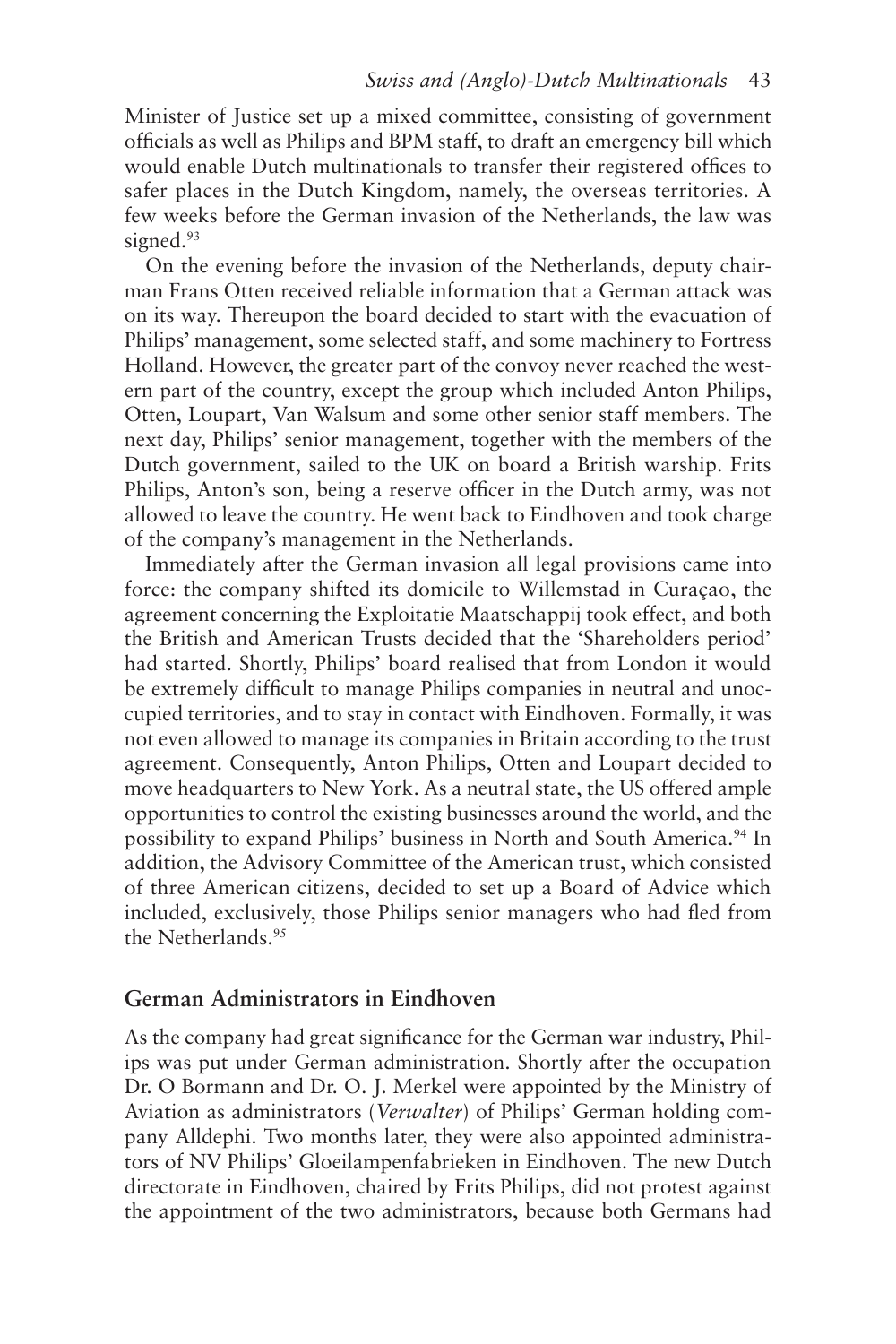been on the supervisory Board of Alldephi before the occupation and could be seen as friendly business contacts. In particular, the appointment of Bormann, who had been a director of the incandescent lamp manufacturer Pintsch, a company that had had close business relations to Philips before the war, could not be seen as a real threat to the Dutch directors.<sup>96</sup>

In the first three years of the war, these German administrators helped Philips to defend itself against attempts of German competitors, like Telefunken and Bosch, which aimed to take over parts of the Philips organisation, or attempts by the Nazi state to Germanise Philips through mergers with other German companies. As agents for the Air Ministry, both administrators represented a faction in the polycratic Nazi regime that wanted Philips to manufacture components for military radio communication and to be split up and divided among German rivals. The price Philips, like all other Dutch multinationals, had to pay to survive the serious threats from competitors and various German government agencies, was manufacturing for and trading with the enemy. During the war, Philips' production of radio valves for military use grew dramatically. By 1942 the share of these radio valves had already increased threefold and it grew even further after 1943. Philips' sales of valves for the civilian market remained about the same during the war. Telefunken's share of military valves manufacturing only doubled, while its civilian production decreased. As a consequence, during the war Telefunken's parent company, AEG, complained to various German state agencies that its subsidiary company was being put at a disadvantage vis-à-vis Philips.<sup>97</sup>

# **Expansion in the Western Hemisphere and North American Philips Company**

During the war, Philips expanded its activities tremendously in the Western Hemisphere. Latin America, in particular Argentina, Brazil and Chile, became of great importance for Philips' industrial activities. FAPESA (Fábrica Argentina de Productos Eléctricos) was Philips' biggest manufacturing company in Latin America, and was controlled first by the British trust, but in 1942 taken over by the American trust through a capital extension. Philips' extensive activities in Latin America led to distrust by the American secret service (OSS). The company was working on important war contracts in Britain and the US, but simultaneously it had contact with its businesses in neutral countries in Latin America and Europe (Switzerland, Portugal, Spain and Sweden), and indirectly, via these neutral states, contact even with occupied countries. Furthermore, it was not clear to OSS what had happened to the company's relations with the Phoebus cartel and whether it was still in existence during the war. In 1943, OSS published an extensive report which recommended 'investigation of and action against the concern'.98 Eventually, the report had no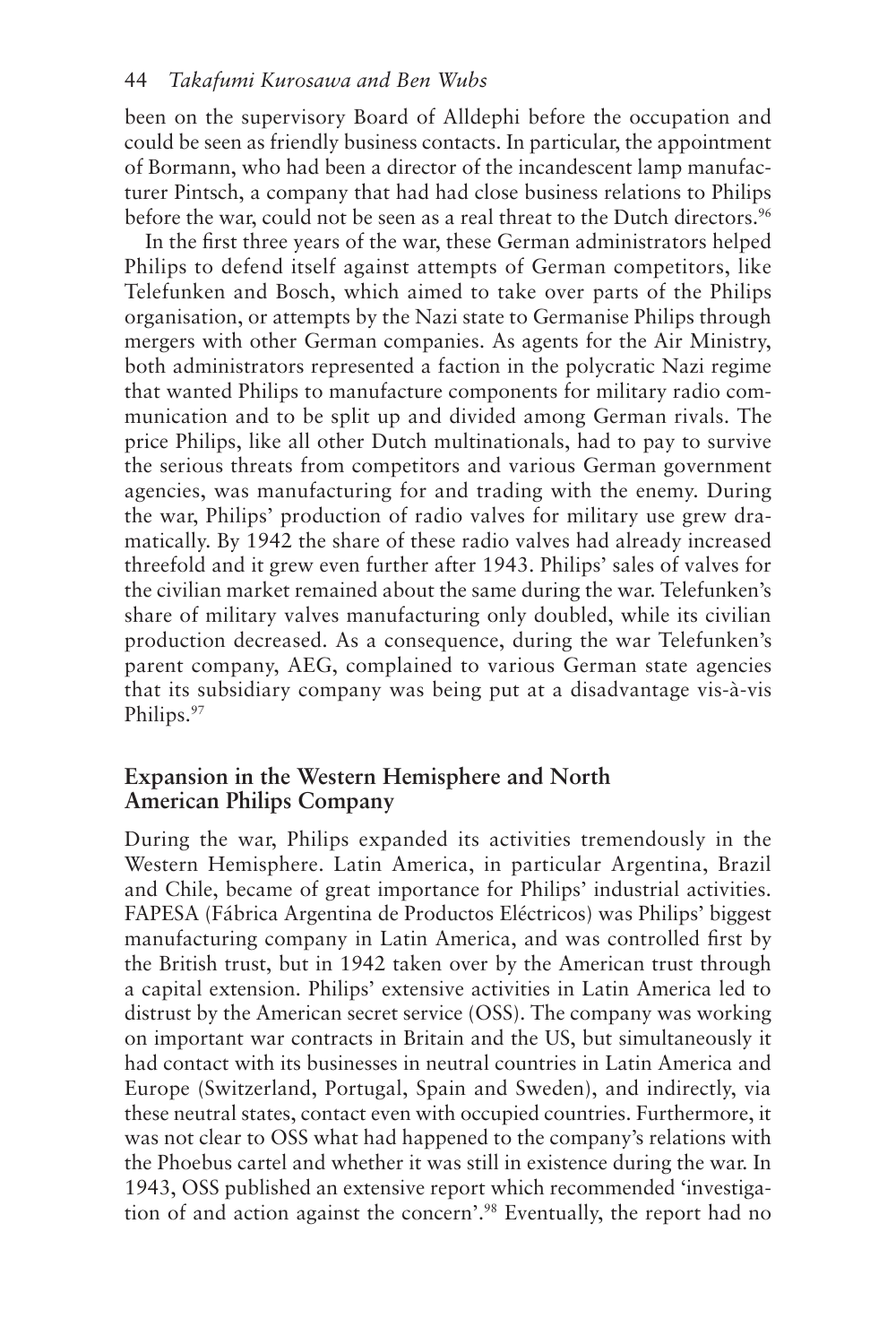negative consequences for Philips in the US. On the contrary, in organisational terms, the company continued on a path of aggrandisement.

As early as December 1940, director Loupart had presented his 'Work Plan' in which he had argued that Philips had to develop a substitute for Eindhoven in the US. Too many subsidiaries in the world relied too heavily on the technical input from headquarters in Eindhoven. The war situation had shown how dangerous this strategy could be. Therefore, the group had to develop a 'second power source' of know-how and semi-manufactured goods. However, as a result of agreements with GE and RCA, the company could not develop industrial activities in its core businesses (lamps, radio valves, radio sets), but it had to develop its US business in a different and new direction and preferably in joint ventures with American companies. In January 1942, the Philips board set up a new holding company for its US activities—the North American Philips Company (NAPC). Up until the autumn of 1944, NAPC's activities expanded tremendously, however, due to a fall in US war orders the company began to incur losses. Nevertheless, in 1946, Philips' board of management, which had returned to Eindhoven, stated that the group needed 'a permanent and active' presence in the US. In addition, the board decided that the continuation of the American trust would be an essential prerequisite for Philips' American identity and success in the country. The developing Cold War and outbreak of the Korean War convinced foe and friend alike that this was the right policy. But the separation of the US business and the group's strategy would lead to serious problem many decades later.<sup>99</sup>

### **Conclusion**

Roche, Nestlé, Unilever and Philips survived the mounting nationalism and division of markets during the world wars by localising their corporate organisation, by introducing twin corporate structures, and by doubling or dispersing headquarter functions. As a result, these European firms all came to have a relatively decentralised form of organisation. In addition, security considerations kept on prescribing their organisational form, ownership and governance structure after the conclusion of the world wars.

Dutch and Swiss multinationals showed similar responses to political risk, the threats of war and finally war. The dual structure was a general phenomenon of these large corporations, originally meant as tax constructions in the 1920s and 1930s, it became a defence mechanism against sequestration in Germany and the occupied countries as well as Trading with the Enemy Acts in Allied countries. The new organisational structures of these corporations were strategic responses to the threating political conditions in the era of total war, which had long-lasting consequences. All four companies shifted part of their global business from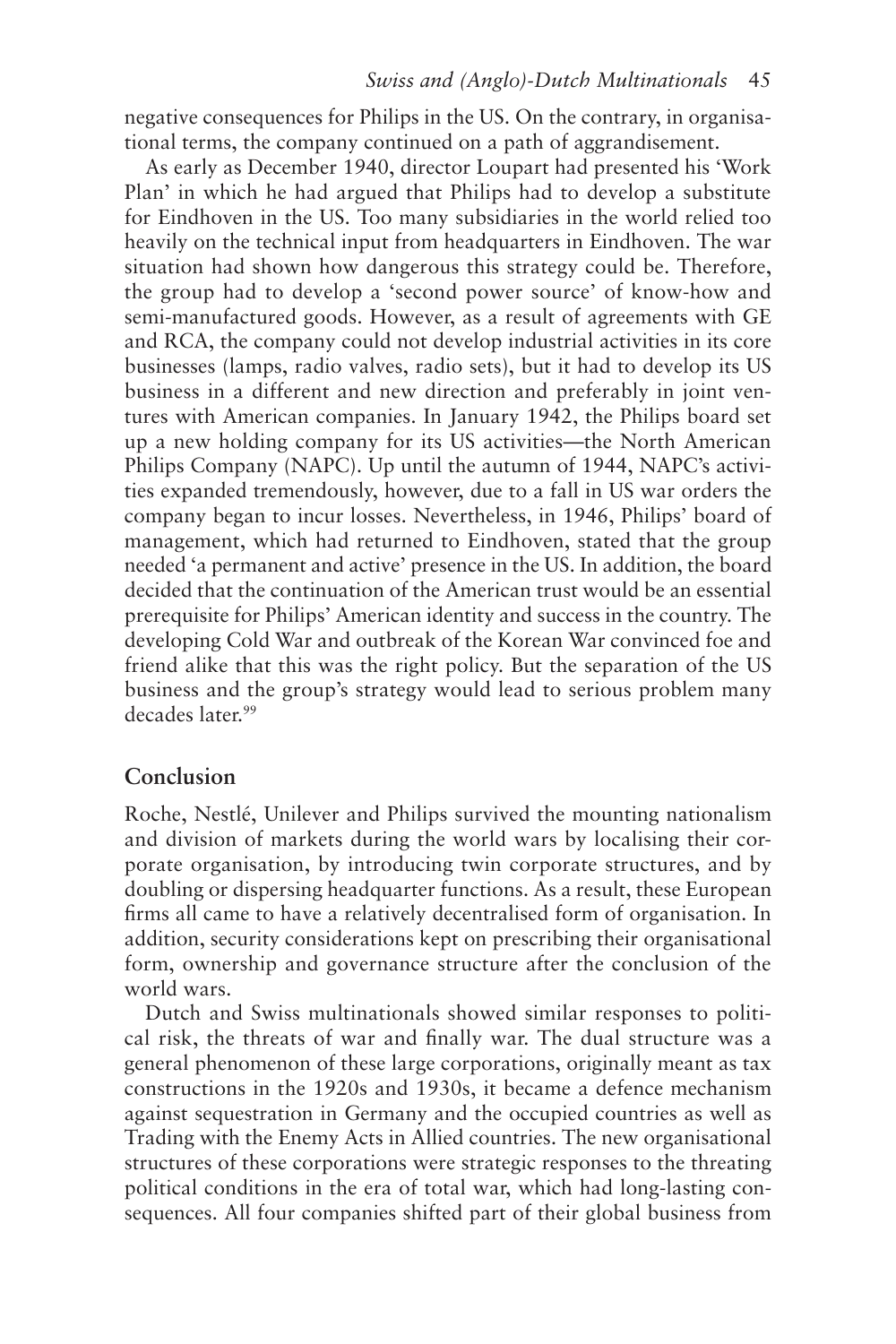the European continent to the Western Hemisphere as a result of their organisational adaptations. The differences between firm strategies and responses can be explained by sector product specificity, different national circumstances as well as geographical spread of their respective interests. Clearly, it was not a matter of one size fits all. However, the analysis here focusses more on the similarities than the differences, because the strategic response can be interpreted as a general phenomenon, which to a large extent explains the decentralisation of Swiss and Dutch big business for the greater part of the 20th century. It was only after the end of the Cold War that these legal and organisational defensive constructions became superfluous.

Golden share and multi-layered share ownership, strongly rooted in European countries, are generally considered to reflect perspectives on the market, company, or corporate governance; but the security background should also be taken into account. It is an interesting fact in the history of the world wars that both camps generally never took a hard line towards business activities within their sphere of influence despite their wariness against them. This suggest that the two camps accepted the separation of the twin holding companies and division of headquarters function as substantial to a certain degree, and, to that extent it can be interpreted as a success of companies' proactive efforts to cope with political risks. Interestingly, the formation of holding companies as a legal entity played a big role in this period. They were used as financial and legal constructs, but often they were also used as legal form to manage operational businesses. More research is needed into the historical role and multidimensional usage of these legal vehicles.

Roche and Nestlé, both based in Switzerland, pursued decentralisation and localisation (adaption to national circumstances) of their management organisation to address the nationalistic reactions in many countries during and after the First World War. They reorganised their headquarters into special dual-structured corporations in the interwar period to avert double taxation and prepared themselves against possible political and war risks. Unilever, based in the United Kingdom and the Netherlands, and Philips, headquartered in the Netherlands, also pursued complicated legal provisions and decentralised and localised their foreign operations in the interwar period. Just before the German occupation of the Netherlands and the threat of invasion of Switzerland by the Axis, the four companies all doubled their corporate organisational and headquarters functions, and continued their business in markets dominated by the Allies as well as the Axis. The ratio of business conducted in non-European markets, including the US market, increased due to the war, which paved the way for post-war global operations. During the Cold War, security concerns seemed to continue to determine their corporate form, ownership and governance structure.

The four case studies have revealed that the behaviour of the corporations based in neutral Switzerland had certain commonalities with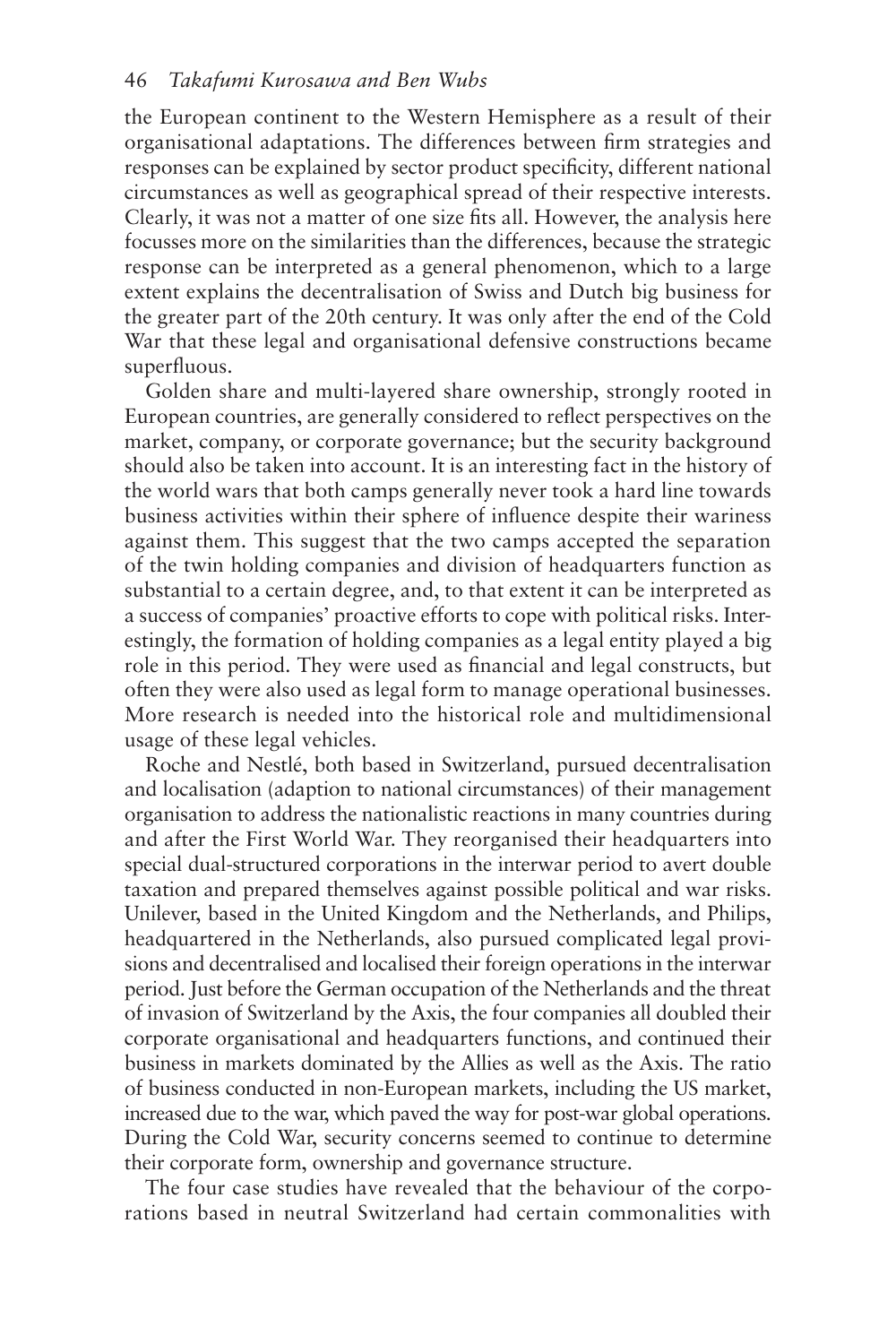#### *Swiss and (Anglo)-Dutch Multinationals* 47

multinational companies based in the Netherlands. The organisational and strategic countermeasures taken by Unilever and Philips against political and security risks were not so different from those taken by companies based in Switzerland. Neutral Switzerland, which appeared to be in an extremely precarious position confronted by the hegemony of Germany, was considered an unlikely shelter. Therefore, the US was selected as the safe haven for the world headquarters because of its security and the unparalleled market opportunities it provided. The Dutch Philips board also sought shelter in the US, while Unilever relied completely on the British state, nonetheless simultaneously redirecting its market strategy more to the US market. In this regard, the four case studies illustrate not only the impact of the world wars on corporate structure, but also the historic meaning of the world wars from a business perspective, namely the relative decline of Europe's position, and rise of the US as a hegemon.

#### **Notes**

- 1 Geoffrey Jones, *Multinationals and Global Capitalism From the Nineteenth to the Twenty-First Century* (Oxford: Oxford University Press, 2005), 81–83, 243–244.
- 2 In mid 1990s, the debate on the gold transactions between the Swiss National Bank and National Socialist Germany and the 'dormant assets' in Swiss banks had unexpectedly escalated to strong criticism from the outside, mainly US, on Switzerland. In this context, the Swiss Parliament and the Federal Council (executive branch of the government) decided to investigate these accusations and established *Independent Commission of Experts Switzerland*—*Second World War (ICE*) (www.uek.ch/en/index.htm). The outcome of this big research project was published as several interim reports and a series of publication of 25 volumes of monographs, which exceed more than 10,000 pages in total. The final report is published in four languages. See Independent Commission of Experts Switzerland—Second World War, ed., *Switzerland, National Socialism and the Second World War: Final Report* (Zurich: Pendo Verlag, 2002). Kurosawa published a Japanese translation of this final report, by adding follow-up research by several Japanese historians. See Takafumi Kurosawa, ed., *Churitsukoku Suisu to Nachizumu: Dainiji Sekaitaisen to Rekishi Ninshiki (Neutral Switzerland and National Socialism: The Second World War and Perception of History)* (Kyoto: Kyoto University Press, 2010).
- 3 An example of this kind of rare but intensive research is Hans Ulirch Wipf, *Georg Fischer AG 1930–1945: Ein Schweizer Industrieunternehmen im Spannungsfeld Europas* (Zürich: Chronos Verlag, 2001).
- 4 Historians' attention to corporate behaviour during the period of National Socialism and the Second World War intensified from the mid-1990s, and also focussed on other countries. The following research is worth mentioning. Harold James and Jakob Tanner, ed., *Enterprise in the Period of Fascism in Europe* (London: Ashgate, 2002); Joachim Lund, ed., *Working for the New Order: European Business Under German Domination 1939–1945* (Copenhagen: University Press of Southern Denmark, 2006); Christopher Kobrak and Per H. Hansen, eds., *European Business, Dictatorship, and Political Risk 1920–1945* (New York: Berghahn Books, 2004).
- 5 Ben Wubs, *International Business and National War Interests: Unilever Between Reich and Empire, 1939–1945* (London: Routledge, 2008).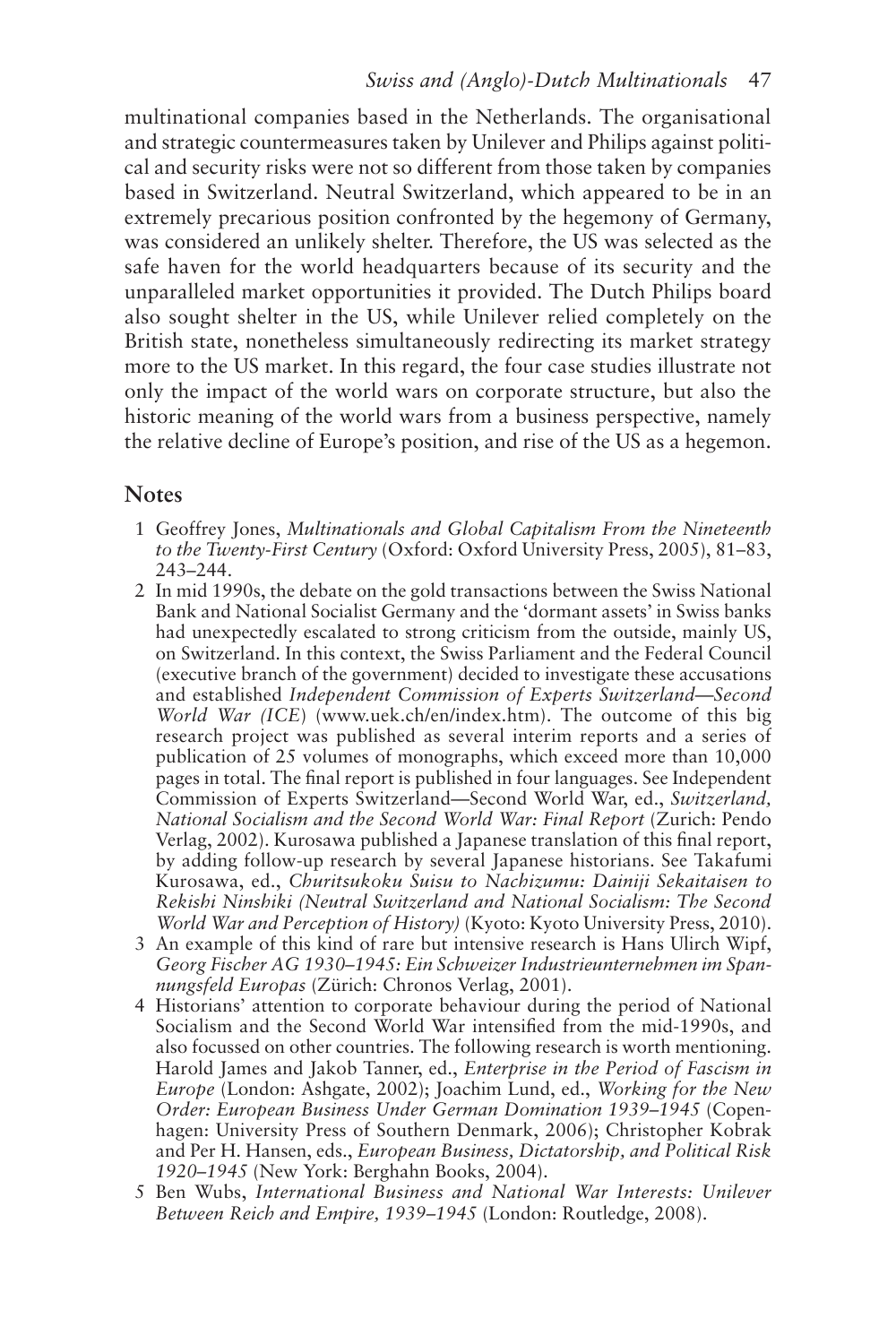#### 48 *Takafumi Kurosawa and Ben Wubs*

- 6 Ivo J. Blanken, *The History of Philips Electronics N.V. Under German Rule*, Vol. 4 (Zaltbomme: European Library, 1999).
- 7 In 1914, among 700 employee of Roche, only 145 were working in Basel and most of its workforce for production was in Germany. Hand Conrad Peyer, *Roche- Geschichte eines Unternehmens 1896–1996* (Basel: Editiones Roche, 1996), 35.
- 8 Peyer, *Roche*, 116.
- 9 Peyer, *Roche*, 68; Lukas Straumann and Daniel Wildmann, *Schweizer Chemieunternehmen im «Dritten Reich' (Veröffenlichungen der UEK Bd.7 / Publications de la CIE Vol.7)* (Zürich: Chronos, 2001), 186.
- 10 Roche Historical Archive, Box Nr. AF.9\_103182, Anzeige 'Cewega'. This document is a copy of Cewega's advertisement published in Münchener Medizinische Wochenschrift. It maintains that Cewega was a pure German company and its profit was in Germany. Additionally, it emphasises that the company is a competitor for Roche in the third country.
- 11 Though the case of Roche is the most prominent one, almost all Swiss multinational enterprises experienced the same kind of difficulties and they responded with similar measures. In regard to the impact of the First World War on Swiss firms, see Roman Rossfeld and Tobias Straumann, ed., *Der Vergessene Wirtschaftskrieg: Schweizer Unternehemen in Ersten Weltkrieg* (Zürich: Chronos, 2008). After the end of the war, in 1920, Roche bought back the shares of Cewega. Roche founded a local subsidiary company in Berlin (F. Hoffmann-La Roche & Co. AG) to control sales activities in Germany. Cewega was merged with this German subsidiary. Peyer, *Roche*, 70; Straumann and Wildmann, *Schweizer Chemieunternehmen*, 186.
- 12 Martin Lüpold, *Der Ausbau der 'Festung Schweiz', Aktienrecht und Corporate Governance in der Schweiz, 1881–1961* (PhD diss., Zurich University, 2008), 140.
- 13 Roche Historical Archive, *Organigramme 1922*, 'Schéma de l'organisation de la Centrale' dated 6 Jan 1922; Peyer, *Roche*, 69–70, 84–90, 125.
- 14 Mira Wilkins's intense and encompassing work on inward foreign investments in the US positioned the four companies studied here in a wider context. As she pointed out, the story of foreign investment in the United States is a subset of world economic history. Mira Wilkins, *The History of Foreign Investment in the United States 1914–1945* (Cambridge, MA: Harvard University Press, 2004).
- 15 In July 1929, at the peak of the bubble in the stock market boom in the US, Bobst visited Roche's headquarter in Basel along with investment bankers from New York. They proposed a shocking acquisition deal. One was an acquisition of the whole of Roche group for \$25 million and the other was for the American subsidiary for \$5 million. Both were immediately rejected. However, Bobst never gave up his ambition even afterwards, namely independence from the parent company in Switzerland. Peyer, *Roche*, 62, 73, 109, 115, 151.
- 16 Martin Lüpold's publication cited above traced the historical development of corporate governance in Switzerland. In this intensive work, he clarified the impacts of '*Überfremdung*' (excessive influence of foreigners and foreign capital) arguments on the transition of governance system and corporate form towards a more 'closed' system. The introduction of voting shares and *Vinkulierung* (restriction of transferability) during the interwar period was a direct result of this trend. Lüpold, *Der Ausbau der 'Festung Schweiz'*.
- 17 Peyer, *Roche*, 118; Roche Historical Archive, ed., *Aus meinem Berufsleben* (An autobiography written by a director of Roche). The Principality of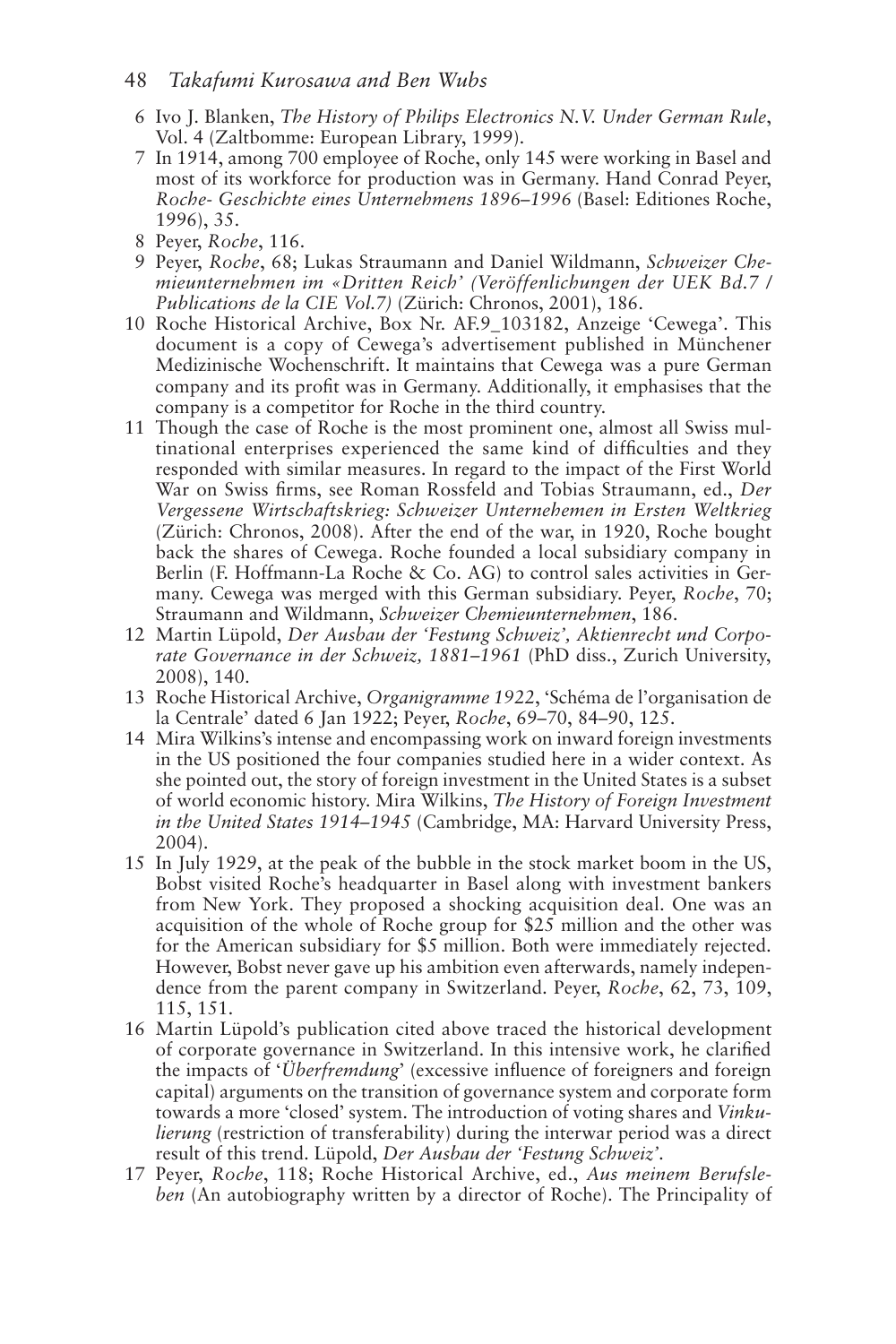Liechtenstein formed a custom and currency union with Switzerland from 1924. The country legislated for very flexible corporate law ('Personen- und Gesellscahftrecht') in 1926, with a clear intention to attract the relocation of foreign enterprises into the country. Christoph Maria Merki, *Wirtschaftswunder Liechtenstein: Die rasche Modernisierung einer Kleinen Volkswirtschaft im 20. Jahrhundert* (Vaduz: Verlag des Historischen Verein für das Fürstentum Liechtenstein), 136–141.

- 18 See also: Roche Historical Archive, *Aus meinem Berufsleben*.
- 19 Peyer, *Roche*, 152, 177–178.
- 20 David Howarth, *The Goldeni Isthmus* (London: Reader's Union, 1967).
- 21 Panama had many advantages, not limited to widely used US dollars and English. Its joint-stock company law was enacted in 1927, just a year after the legislation of the above-mentioned corporate law in Liechtenstein. The law in Panama is also extremely flexible. The law is modelled after US corporate laws, breaking away from the system of continental law, which had been a tradition since the independence of the country. The tax system of the country is also very favourable for inward relocation of holding companies. The object of taxation was limited only to corporate profits gained by businesses based on Panama's inland resources. Therefore, the tax system exempted holding companies in Panama from taxation on income from dividends transferred by overseas subsidiaries. Additionally, when a foreign company moved into Panama and registered there, liquidation of the company in the original home country was not postulated; therefore, the company was able to maintain its contractual relationship. Niklaus von Deschwanden, *Das Aktienrecht von Panama* (Berlin and Frankfurt a.M.: A. Metzner, 1961), 1–6; Elmar Jerien, 'Panama: Reasons for the Popularity of Private Interest Foundations', *Trusts & Trustees*, 15, no. 5 (2009), 397-402.
- 22 An automatic change of place of register to the location of the government in exile was made possible by its amendment in the following month. Wipf, *Georg Fischer AG,* 144.
- 23 Straumann and Wildmann, *Schweizer Chemieunternehmen*, 179–180.
- 24 This abrupt departure of Barell can be explained not only by his memory of arrest and detention by the German authorities during WWI, but also by the fact that his wife was a Russian-German Jew. Two other executive officers of Basel out of six travelled to the US during the war. Peyer, *Roche*, 152–158.
- 25 Peyer, *Roche*, 159.
- 26 Straumann and Wildmann, *Schweizer Chemieunternehmen*, 181.
- 27 For the detail of this crisis of governance and Director Fuch's travel, see: Takafumi Kurosawa, 'Breaking Through the Double Blockade: Inter-Atlantic Wartime Communications at Roche', *Jahrbuch für Wirtschaftsgeschichte*, 56, no. 1 (2015), 227–256. Bobst later went to Warner-Lambert and nurtured it as a global pharmaceutical producer. Peyer, *Roche*, 162.
- 28 Peyer, *Roche*, 163.
- 29 Peyer, *Roche*, 171–172.
- 30 Peyer, *Roche*, 119.
- 31 Martin Lüpold, 'Globalisierung als Krisenreaktionsstrategie. Dezentralisierung und Renationalisierung bei Nestlé 1920–1950', in *Globalisierung-Chancen und Risiken. Die Schweiz in der Weltwirtschaft 18.–20. Jahrhundert/ La globalisation-chances et risques. La Suisse dans l'economie mondiale 18e– 20e siècles*, ed. Hans-Jörg Gilomen, Margrit Müller, and Béatrice Veyrassat (Zürich: Chronos, 2003), 215; Jean Heer, *World Events 1866–1966: The First Hundreds Years of Nestlé* (Lausanne: Imprimeries Réunies, 1966), 168.
- 32 Heer, *World Events*, 87–89; Jean Heer, *Nestlé. Cent vingt-cinq ans de 1866 à 1991*(Vevey: Nestlé, 1991), 30–33, 50–80.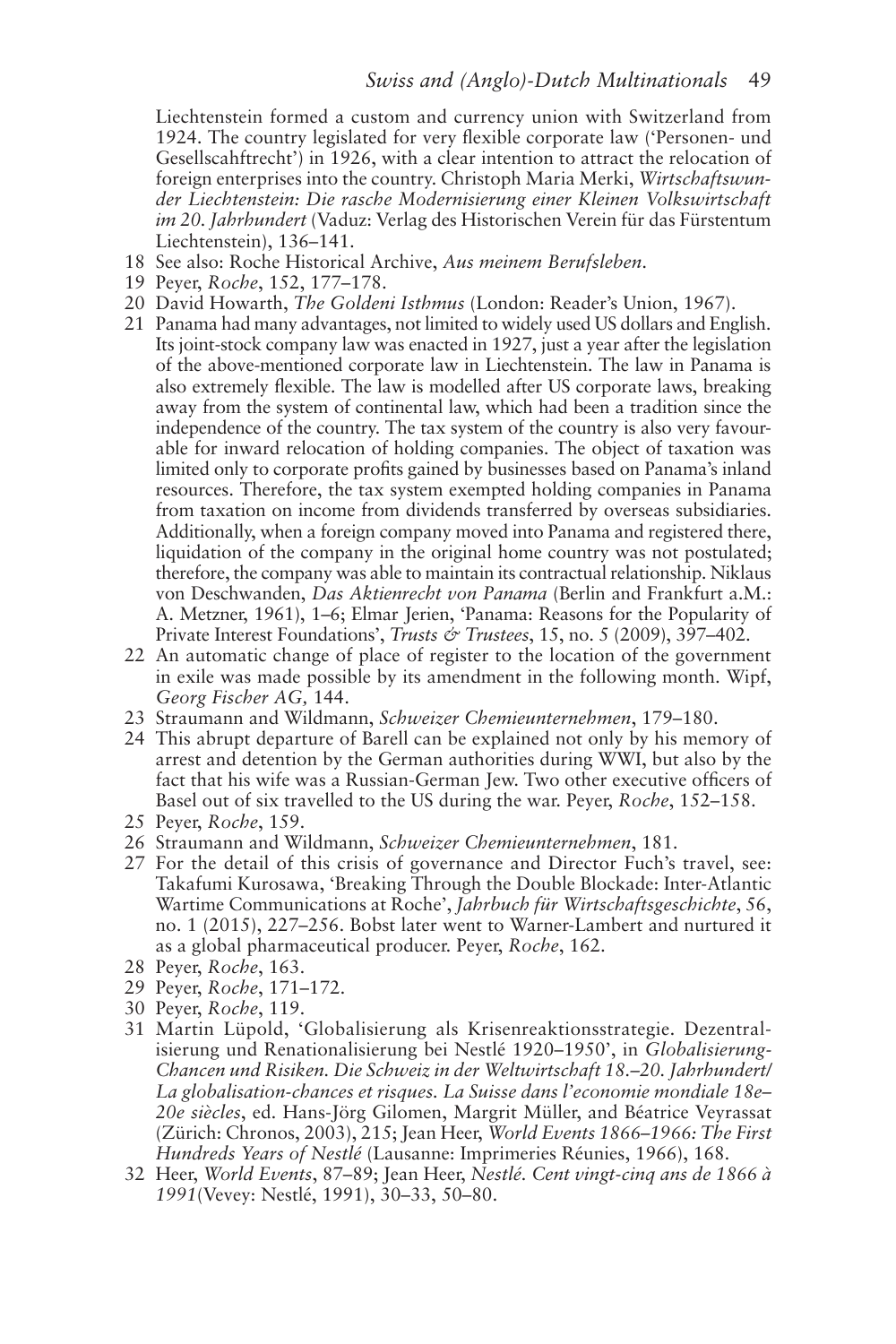#### 50 *Takafumi Kurosawa and Ben Wubs*

- 33 Jean Heer, *Weltgeschehen. 1866–1966. Ein Jahrhundert Nestlé* (Vevey: Nestlé, 1966), 111; Heer, *Nestlé. Cent vingt-cinq ans de 1866 à 1991*, 99; Jean Heer, *Nestlé 125 Years 1866–1991* (Vevey: Nestlé, 1991), 108.
- 34 Lüpold, *Globalisierung*, 215; Heer, *Weltgeschehen*, 159, 179–192; Heer, *World Events*, 140, 158–170; Heer, *Nestlé 125 Years*, 128, 164–166; Heer, *Nestlé. Cent vingt-cinq ans*, 131, 166–168.
- 35 Local production by foreign direct investment started during the 1870s. Anglo-Swiss Condensed Milk, which exported 70 percent of its products, was very keen on local production. Nestlé was more reluctant to relocate production during the 19th century, but it also increased rapidly the dependency on onsite production since 1898. Heer, *Nestl*é *125 Years*, 59–80.
- 36 Thomas Fenner, 'Nestlé & Anglo-Swiss: Vom Schweizer Milchimperium zum Multinationalen Nahrungsmittelkonzern', in *Der Vergessene Wirtschaftskrieg. Schweizer Unternehmen in ersten Weltkrieg*, ed. Roman Rossfeld and Tobias Straumann (Zürich: Chronos, 2008), 317–343, 317–343, 323. After the company won an order for the British military, sales in the market of the Central Powers became extremely difficult. Two factories in Germany, which used to have English names as their trade names, were integrated into a newly established local subsidiary company with a German name. Its main product brand 'Milkmaid' was changed to 'Milchmädchen'.
- 37 Fenner, 'Nestlé & Anglo-Swiss', 326–337.
- 38 Heer, *Nestlé 125 Years*, 128, 164–166.
- 39 The Japanese market was an interesting example of this general trend. See: Pierre-Yves Donzé and Takafumi Kurosawa, 'Nestlé Coping With Japanese Nationalism: Political Risk and the Strategy of a Foreign Multinational Enterprise in Japan, 1913–45', *Business History*, 55, no. 8 (2013), 1318–1338.
- 40 Lüpold, *Globalisierung*, 211–234.
- 41 Heer, *Weltgeschehen*, 188; Heer, *World Events*, 166; Heer, *Nestlé 125 Years*, 173; Heer, *Nestlé. Cent vingt-cinq ans*, 175–176.
- 42 However, according to the ownership of the founder's shares, Unilac was a subsidiary of Nestlé Holding, which is a slight difference from the Roche's scheme. In the 1930s, Nestlé and Roche were partners in development and sales of vitamin tablets using concentrated milk as solvent. It should be considered that the corporate form of Roche was studied by Nestlé.
- 43 Heer, *Nestlé 125 Years*, 194. Heer, *Nestlé. Cent vingt-cinq ans*, 196.
- 44 As a result of transfer of ownership of the subsidiaries, Unilac bore liabilities to Nestlé Holding, which was repaid in instalments to Nestlé Holding within 1949. Christian Ruch, Myriam Rais-Liechti and Roland Peter, *Geschäfte und Zwangsarbeit. Schweizer Industrieunternehmen im «Dritten Reich' (Veröffenlichungen der UEK Bd. 6 / Publications de la CIE Vol.6)* (Zürich: Chronos, 2001), 183–188; Heer, *Weltgeschehen*, 188–189; Heer, *World Events*, 166–167.
- 45 Heer, *Weltgeschehen*, 189–192, 200; Heer, *World Events*, 167–170, 178; Heer, *Nestlé 125 Years*, 194–195; Heer, *Nestlé.Cent vingt-cinq ans*, 196–197.
- 46 Should Germany have occupied Switzerland and seized the headquarters of Nestlé, the ownership of Nestlé assets in other neutral states (such as the US before joining the war) could have been subject to transfer to the German government. As countermeasures to this possible contingency, the Swiss government ensured the companies would automatically relocate their place of register to the location of the Swiss government in exile by enacting a federal government decree in October 1939, which Nestlé took measure to accommodate. Lüpold, 'Globalisierung', 234.
- 47 Nescafe was successfully introduced into the Swiss market in 1938 and into the US market the following year and made a great success. Its US production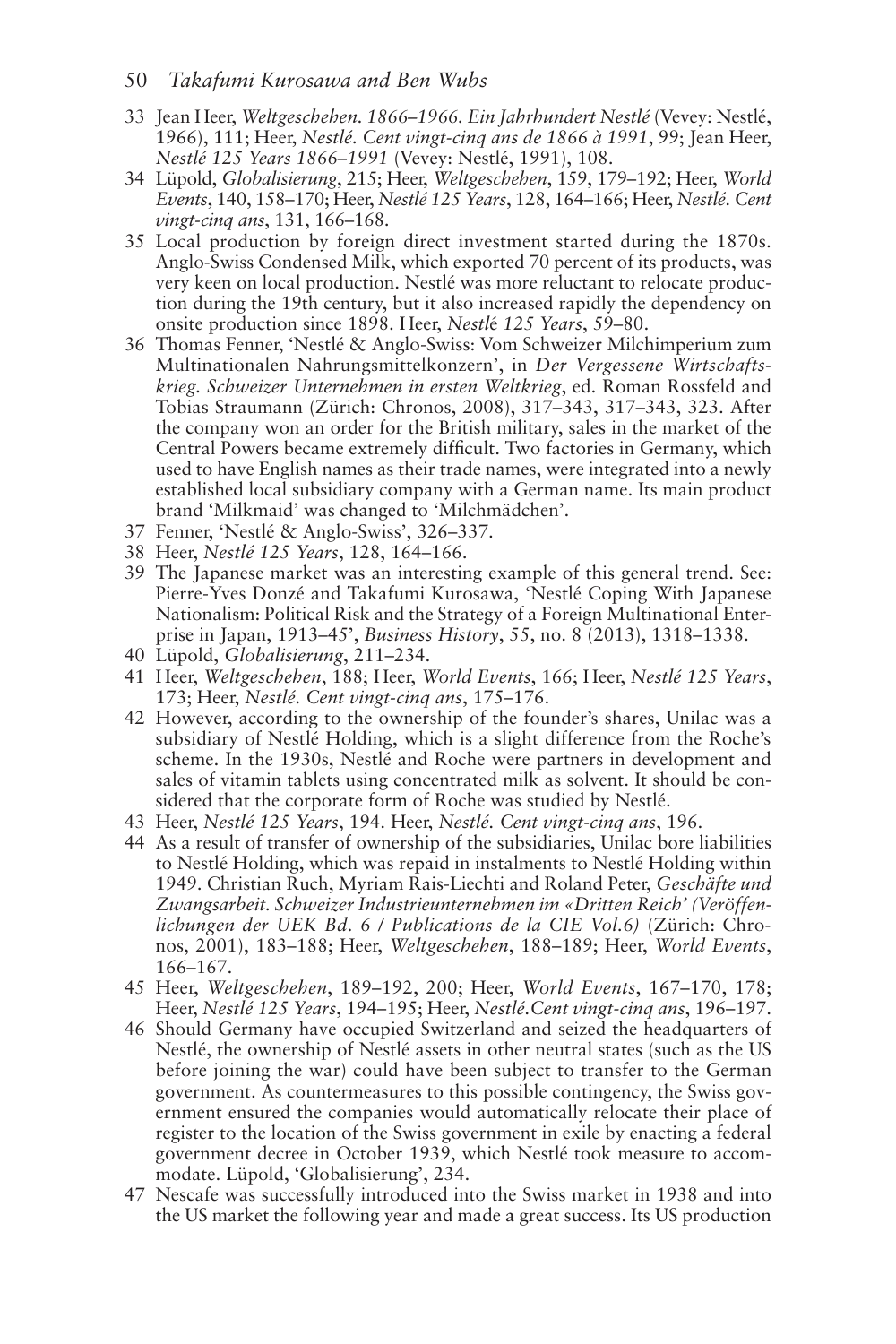reached a million cartons in 1942. Heer, *Weltgeschehen*, 203–205; Heer, *World Events*, 180–182.

- 48 Ruch, *Geschäfte und Zwangsarbeit*, 274.
- 49 Because BBC sales depended much on military demand, and its German subsidiary was relatively big, i.e., close to its Swiss headquarters, it did not manage to drive a wedge in the abusive expansion strategy of its German subsidiary. Ruch, *Geschäfte und Zwangsarbeit*, 79–123, 166, 179–181, 183–188.
- 50 Lüpold, 'Globalisierung', 119–222.
- 51 Adopted was a complex scheme using a deposit agreement of the shares with voting rights, which was far more complex than the one used during the war. When transferring the subsidiaries from the Sterling area to its Swiss headquarters, it set up a dummy company in a third country, in order to prevent the British and American governments from confiscating its overseas assets, supposing a Russian occupation of Switzerland. Lüpold, 'Globalisierung', 225–226.
- 52 Heer, *Weltgeschehen*, 239; Heer, *World Events*, 212–213.
- 53 Lüpold, 'Globalisierung', 224.
- 54 Lüpold, 'Globalisierung', 227.
- 55 This scheme had also been also employed upon establishment of Margarine Unie / Union through merger in 1927, and in the corporate organisation of Van den Bergh, the other company in this merger. Wubs, *International Business*, 16.
- 56 Wubs, *International Business*.
- 57 Doreen Arnoldus, who researched into Van den Berg's firm, among others, states that Chandler simply ignores the family character of the Margarine Unie/union and Unilever in the early post-merger period. According to her, he failed to acknowledge how the Margarine Unie/Union was formed by former family firms, whose family members still exerted control in the firm. Doreen Arnoldus, *Family, Family Firm and Strategy: Six Dutch Family Firms in the Food Industry 1880–1970* (Amsterdam: Amsterdam University Press, 2002), 378.
- 58 Alfred D. Chandler, *Scale and Scope: The Dynamics of Industrial Capitalism* (Cambridge, MA: Harvard University Press, 1990), 384.
- 59 UAR, HIS 201, 1556, *Memorandum: Administration and Capitalisation of the Unilever Concern*, 24–8–1938.
- 60 Richard P. Rumelt, *Strategy, Structure, and Economic Performance* (Cambridge, MA: Harvard Business School Press, 1974), 23.
- 61 Rumelt, *Strategy*, 63–64.
- 62 Stephen Howarth and Joost Jonker, *A History of Royal Dutch Shell, Vol.2, Powering the Hydrocarbon Revolution, 1939–1973* (Oxford: Oxford University Press, 2007), 29–31.
- 63 In February 1939, Unilever set up a holding company in South Africa, under which it attached another holding company. During the German occupation of the Netherlands, the overseas assets of Unilever owned by Mavibel (excluding the ones in the British Empire and the Dutch East Indies) were transferred to this twice-removed subsidiary. At the same time, Unilever also established a trust body named White Hall Trust in London, to which it deposited the ownership of its said overseas assets. Half of the preferred registered shares with the voting right for board members of NV were transferred to the abovementioned South Africa holding company, while the other half was deposited in White Hall Trust as Limit's collaterals against liability to NV. Wubs, *International Business*, 62–65.
- 64 Wubs, *International Business*, 83.
- 65 Wubs, *International Business*, 77–78.
- 66 Wubs, *International Business*, 78–79.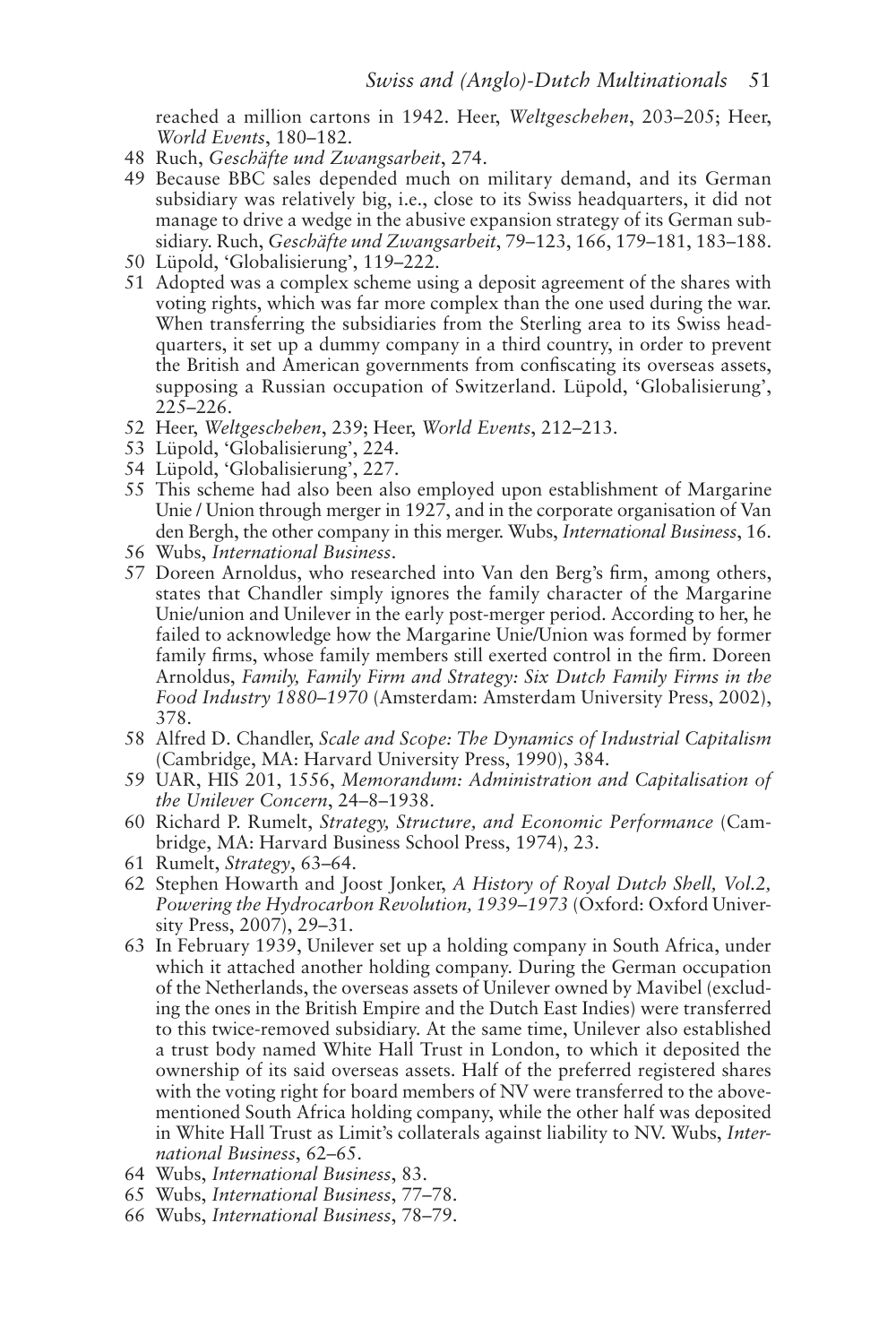#### 52 *Takafumi Kurosawa and Ben Wubs*

- 67 After December 1941, the board of directors of Unilever NV comprised three Dutch expert managers and three Germans. Wubs, *International Business*, 84, 110.
- 68 Wubs, *International Business*, 79, 111–112, 120, 162–165.
- 69 Unilever Archive London (UAL), MDC, 6 December 1945.
- 70 Unilever Archive London (UAL), MDC, 11 October 1945.
- 71 Wubs, *International Business*, 181.
- 72 Wubs, *International Business*, 158–165. For Royal Dutch Shell, the war is believed to have worked as a trigger to dissolve the imbalance between the Netherlands and the UK, to streamline the management organisation, and to change over to a strategy focussed on the Western Hemisphere. Howarth and Jonker, *A History of Royal Dutch Shell, Vol. 2*, 1–103.
- 73 Wubs, *International Business*.
- 74 Part of the information for the Philips case is based on information in the Office of Strategic Services (OSS) which was collected during the war. We are grateful to the Dutch radio programme Argos (VPRO) and its journalist Gerard Leenders who handed over to us this recently declassified material. National Archives and Records Administration (NARA), RG226, Records of the Office of Strategic Services, A1–210, file number WM14534, declassified NND974345, 'The Philips Concern'.
- 75 A. Heerding, *The History of Philips Electronics N.V. A Company of Many Parts*, Vol. 2 (Cambridge: Cambridge University Press, 1988), 340–341.
- 76 Heerding, *A Company of Many Parts*, 291–298.
- 77 Ivo J. Blanken, *The History of Philips Electronics N.V. Under German Rule*, Vol. 4, 7–8; Heerding, *A Company of Many Parts*, 168.
- 78 Ivo J. Blanken, *The History of Philips Electronics N.V. The Development of N.V. Philips' Gloeilampenfabrieken Into a Major Electrical Group*, Vol. 3 (Zaltbommel: European Library, 1999), 58.
- 79 Heerding, *A Company of Many Parts*, 335.
- 80 Ivo J. Blanken, *Philips'Gloeilampenfabrieken Into a Major Electrical Group*, 12.
- 81 Kees Boersma, 'Tensions Within an Industrial Research Laboratory: The Philips Laboratory's X-Ray Department Between the Wars', *Enterprise & Society*, 4, no. 1 (2003), 73.
- 82 Ivo J. Blanken, *Under German Rule*, 7–8; Heerding, *A Company of Many Parts*, 8–9.
- 83 Quoted in: Ivo J. Blanken, *The Development of N.V. Philips' Gloeilampenfabrieken*, 21.
- 84 Heerding, *A Company of Many Parts*, 337.
- 85 Heerding, *A Company of Many Parts*, 338.
- 86 Its members had set up a company with this name in Geneva to manage the daily affairs of the cartel, i.e. Phöbus S.A. Compagnie industrielle pour le développement de léclairage. Günther Luxbacher, *Massenproduktion im globalen Kartell. G, Radioröhren und die Rationalisierung der Elektroindustrie bis 1945* (Diepholz: GNT-Verlag GmbH, 2003), 364–365.
- 87 Luxbacher, *Massenproduktion im globalen Kartell*, 442–443.
- 88 Boersma, 'Philips Laboratory's X-Ray Department', 82–83.
- 89 Ivo J. Blanken, *Under German Rule*, 91.
- 90 Philips Company Archives (PCA), 882, Alldephi 1939-, *10 November 1939, Notariele akte van Alldephi Verwaltung Gesellschaft ondertekent door O.M.E. Loupart*.
- 91 Ivo J. Blanken, *Under German Rule*, 114–116; National Archives and Records Administration (NARA), RG226, 'The Philips Concern', 27–41.
- 92 Ivo J. Blanken, *Under German Rule*, 118–119; NARA, RG226, 'The Philips Concern', 27–41.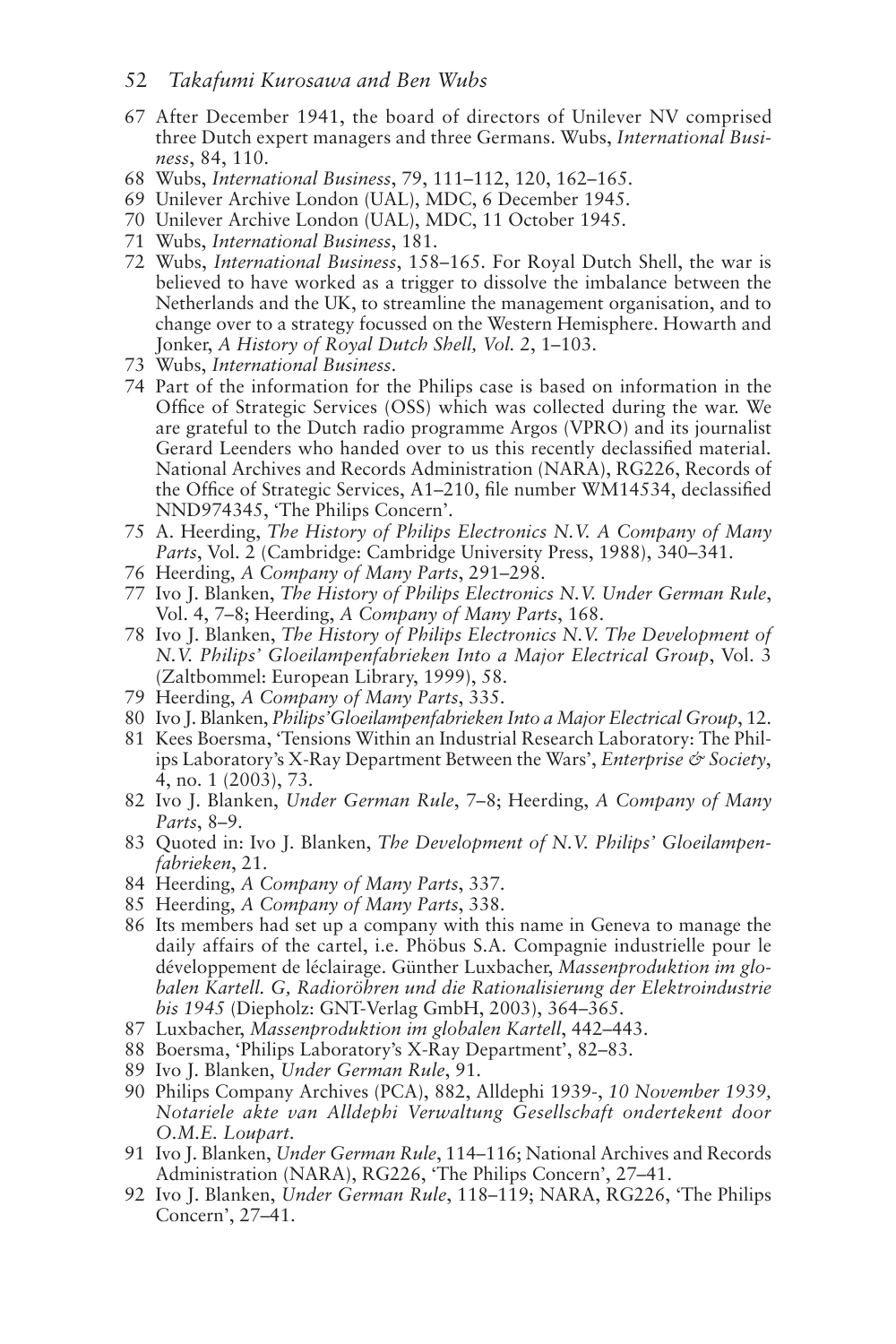- 93 Ivo J. Blanken, *Under German Rule*, 118–121; NARA, RG226, 'The Philips Concern', 33.
- 94 Ivo J. Blanken, *Under German Rule*, 126, 144; NARA, RG226, 'The Philips Concern', 33.
- 95 NARA, RG226, 'The Philips Concern', 34–35.
- 96 Ivo J. Blanken, *Under German Rule*, 137–144.
- 97 Luxbacher, *Massenproduktion im globalen Kartell*, 446–447.
- 98 The report was published in August 1943 and consisted of more than 400 pages. NARA, RG226, 'The Philips Concern'.
- 99 Ivo J. Blanken, *Under German Rule*, 300–314.

#### **Bibliography**

- Arnoldus, Doreen. *Family, Family Firm and Strategy: Six Dutch Family Firms in the Food Industry 1880–1970*. Amsterdam: Amsterdam University Press, 2002.
- Blanken, Ivo J. *The Development of N.V. Philips' Gloeilampenfabrieken Into a Major Electrical Group*, Vol. 3. Zaltbommel: European Library, 1999.
- Blanken, Ivo J. *The History of Philips Electronics N.V. Under German Rule*, Vol. 4. Zaltbommel: European Library, 1999.
- Boersma, Kees. 'Tensions Within an Industrial Research Laboratory: The Philips Laboratory's X-Ray Department Between the Wars', *Enterprise & Society*, 4, no. 1 (2003), 65–98.
- Chandler, Alfred D. *Scale and Scope: The Dynamics of Industrial Capitalism*. Cambridge, MA: Harvard University Press, 1990.
- Donzé, Pierre-Yves and Takafumi Kurosawa. 'Nestlé Coping With Japanese Nationalism: Political Risk and the Strategy of a Foreign Multinational Enterprise in Japan, 1913–45', *Business History*, 55, no. 8 (2013): 1318–1338.
- Fenner, Thomas. 'Nestlé & Anglo-Swiss: Vom Schweizer Milchimperium zum Multinationalen Nahrungsmittelkonzern', in *Der Vergessene Wirtschaftskrieg. Schweizer Unternehmen in ersten Weltkrieg*, edited by Roman Rossfeld and Tobias Straumann, 317–343. Zürich: Chronos, 2008.
- Heer, Jean. *Nestlé 125 Years 1866–1991*. Vevey: Nestlé, 1991.
- Heer, Jean. *Nestlé. Cent vingt-cinq ans de 1866 à 1991*. Vevey: Nestlé, 1991.
- Heer, Jean. *Weltgeschehen. 1866–1966. Ein Jahrhundert Nestlé*. Vevey: Nestlé, 1966.
- Heer, Jean. *World Events 1866–1966: The First Hundreds Years of Nestlé*. Lausanne: Imprimeries Réunies, 1966.
- Heerding, A. *The History of N.V. Phillips' Gloeilampenfabrieken, vol.2, A Company of Many Parts*. Cambridge: Cambridge University Press, 1988.
- Howarth, David. *The Golden Isthmus*. London: Reader's Union, 1967.
- Howarth, Stephen and Joost Jonker. *A History of Royal Dutch Shell, Vol.2, Powering the Hydrocarbon Revolution, 1939–1973*. Oxford: Oxford University Press, 2007.
- Independent Commission of Experts Switzerland—Second World War, ed. *Switzerland, National Socialism and the Second World War: Final Report*. Zurich: Pendo Verlag, 2002.
- James, Harold and Jakob Tanner, eds. *Enterprise in the Period of Fascism in Europe*. London: Ashgate, 2002.
- Jerien, Elmar. 'Panama: Reasons for the Popularity of Private Interest Foundations', *Trusts & Trustees*, 15, no. 5 (2009): 397–402.